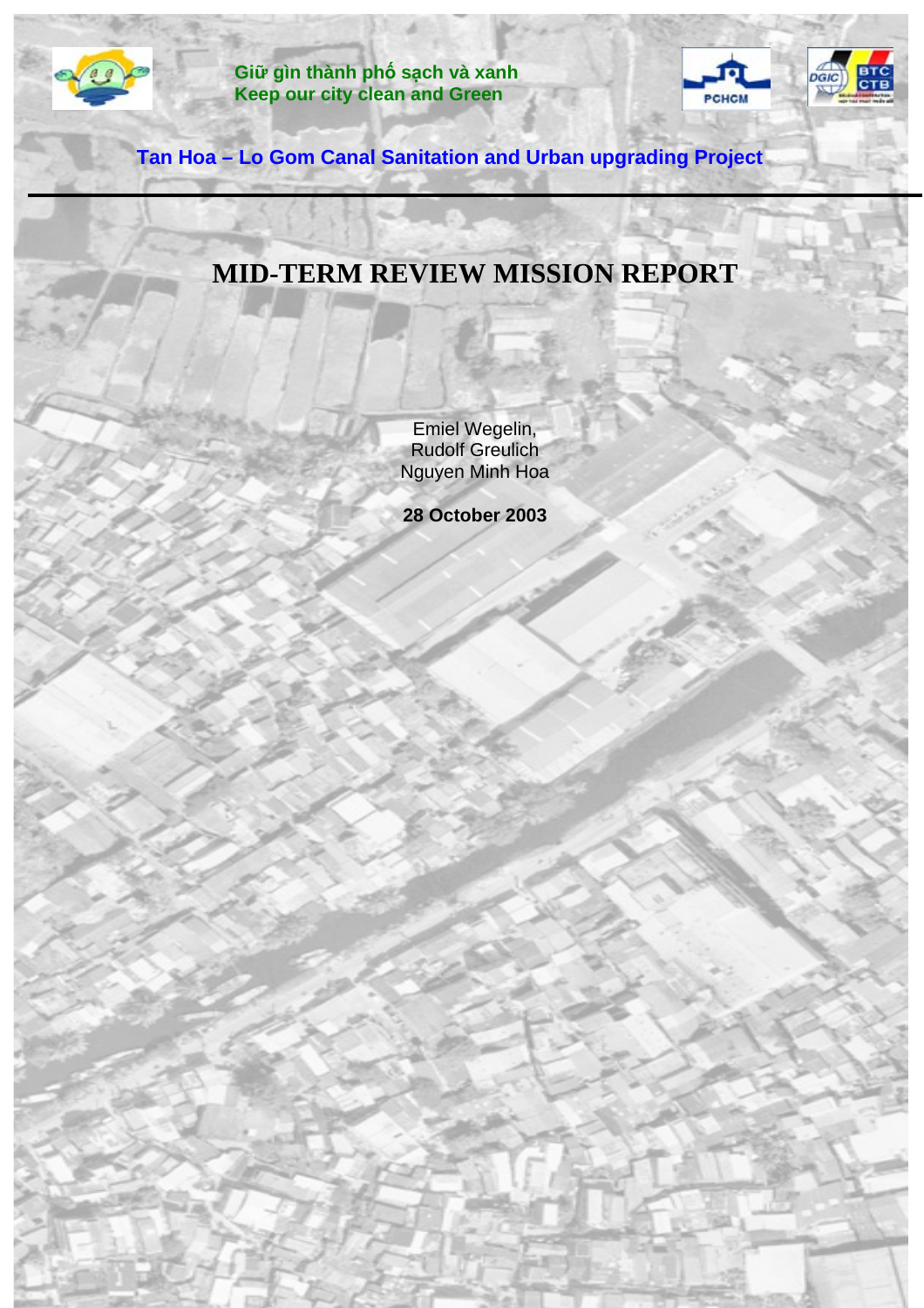# <span id="page-1-0"></span>**MID-TERM REVIEW: TAN HOA LO GOM CANAL SANITATION AND URBAN UPGRADING PROJECT EXTENSION PHASE: Review Mission Report**

# **Table of Contents**

| $\mathbf{2}$ |       |                                                                                 |     |  |  |
|--------------|-------|---------------------------------------------------------------------------------|-----|--|--|
|              | 2.1   |                                                                                 |     |  |  |
|              | 2.2   |                                                                                 |     |  |  |
|              | 2.3   |                                                                                 |     |  |  |
|              | 2.4   |                                                                                 |     |  |  |
|              | 3     |                                                                                 |     |  |  |
|              | 3.1   |                                                                                 |     |  |  |
|              | 3.2   |                                                                                 |     |  |  |
|              | 3.3   |                                                                                 |     |  |  |
|              | 3.4   |                                                                                 |     |  |  |
|              | 3.5   |                                                                                 |     |  |  |
|              | 3.6   |                                                                                 |     |  |  |
|              | 3.7   |                                                                                 |     |  |  |
|              |       |                                                                                 |     |  |  |
|              | 4.1   | Feasibility Study on Sanitation and Urban Upgrading of the THLG Canal Basin  18 |     |  |  |
|              | 4.2   | ODAP                                                                            |     |  |  |
|              | 4.3   |                                                                                 |     |  |  |
| 5            |       |                                                                                 |     |  |  |
|              | 5.1   |                                                                                 |     |  |  |
|              | 5.2   |                                                                                 |     |  |  |
|              | 5.3   |                                                                                 |     |  |  |
|              | 5.4   |                                                                                 |     |  |  |
|              | 5.5   |                                                                                 |     |  |  |
| 6            |       |                                                                                 |     |  |  |
|              | 6.1   |                                                                                 |     |  |  |
|              | 6.2   |                                                                                 |     |  |  |
|              | 6.3   | Inadequate construction supervision of major physical works contracts by PMU24  |     |  |  |
|              | 6.4   |                                                                                 |     |  |  |
|              | 6.5   |                                                                                 |     |  |  |
|              | 6.6   |                                                                                 |     |  |  |
|              | 6.7   | Operational delays in relocating Ward 11 PAHs to apartments and S&S scheme26    |     |  |  |
|              |       |                                                                                 | .26 |  |  |
| 8            |       | Principal mission recommendations for further Project implementation 27         |     |  |  |
|              | 8.1   |                                                                                 |     |  |  |
|              | 8.1.1 |                                                                                 |     |  |  |
|              | 8.1.2 |                                                                                 |     |  |  |
|              | 8.1.3 |                                                                                 |     |  |  |
|              | 8.2   |                                                                                 |     |  |  |
|              | 8.2.1 |                                                                                 |     |  |  |
|              | 8.2.2 |                                                                                 |     |  |  |
|              | 8.2.3 | BHH Ward, District Binh Chanh Lagoon WWTP and Sites and Services 28             |     |  |  |
|              |       |                                                                                 |     |  |  |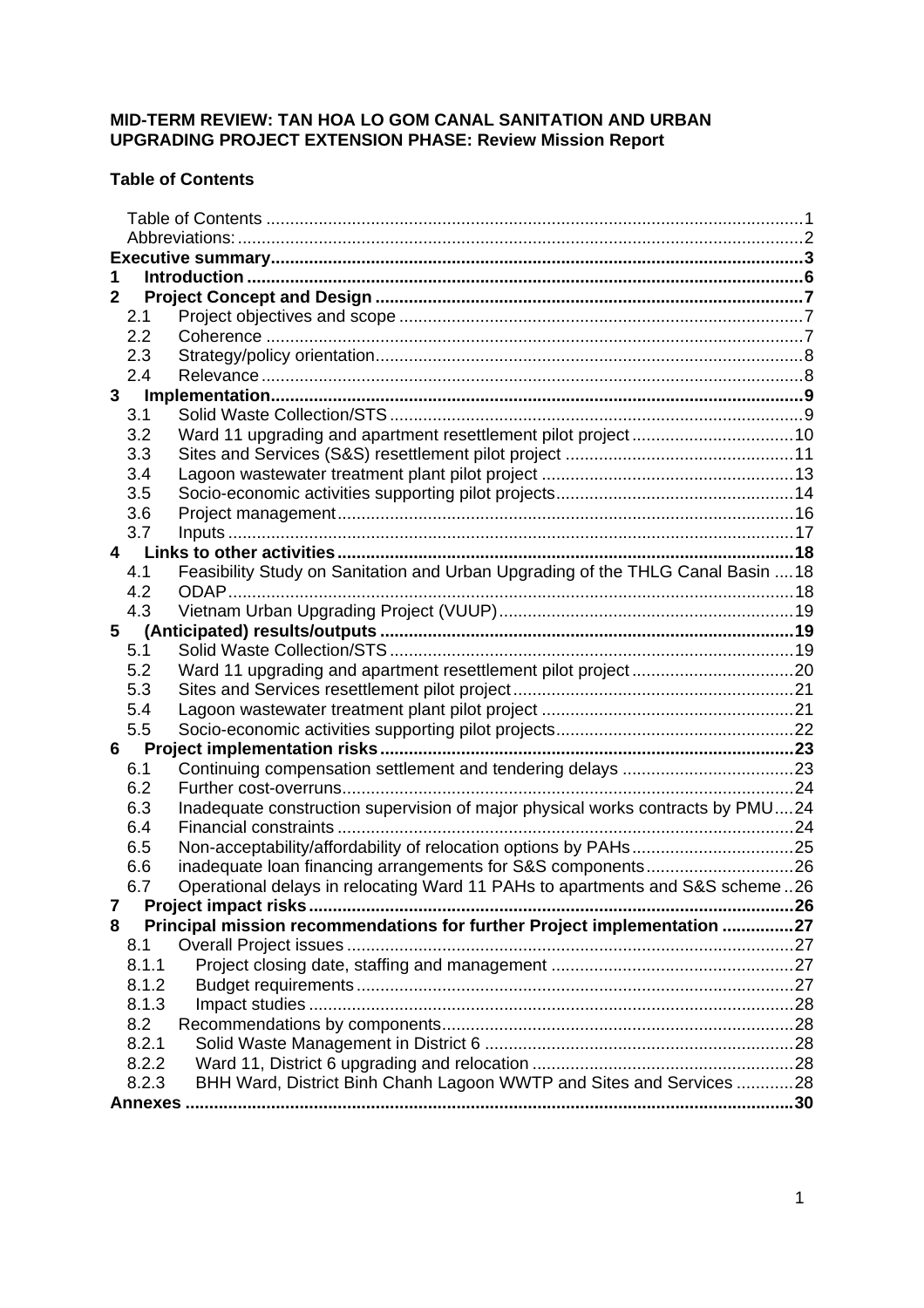# <span id="page-2-0"></span>**Abbreviations:**

| ADB            | Asian Development Bank                                                            |
|----------------|-----------------------------------------------------------------------------------|
| <b>AFD</b>     | Agence Francaise de Developpement                                                 |
| <b>BHH</b>     | Binh Hung Hoa (ward)                                                              |
| <b>BOD</b>     | <b>Biological Oxygen Demand</b>                                                   |
| <b>BTC</b>     | <b>Belgian Technical Co-operation</b>                                             |
| <b>CCCF</b>    | <b>Central Credit Fund</b>                                                        |
| <b>CEP</b>     | Capital Aid Fund for Employment of the Poor                                       |
| <b>CITENCO</b> | Solid Waste Management Enterprise of HCMC                                         |
| <b>CPRGS</b>   | <b>Comprehensive Poverty Reduction and Growth Strategy</b>                        |
| <b>CVF</b>     | <b>Counter Value Fund</b>                                                         |
| <b>DGDC</b>    | Directorate General for Development Co-operation (Ministry of Foreign             |
|                | Affairs), previously DGIC                                                         |
| <b>DGIC</b>    | Directorate General for International Co-operation (Ministry of Foreign Affairs), |
|                | now DGDC                                                                          |
| <b>DNRE</b>    | Department of Natural Resources and Environment                                   |
| DoF            | Department of Finance                                                             |
| <b>DPI</b>     | Department of Planning and Investment                                             |
| <b>EUR</b>     | Euro                                                                              |
| <b>FS</b>      | <b>Feasibility Study</b>                                                          |
| <b>GIS</b>     | Geographical Information System                                                   |
| <b>HCMC</b>    | Ho Chi Minh City                                                                  |
| <b>MIS</b>     | <b>Management Information System</b>                                              |
| <b>ODA</b>     | <b>Official Development Assistance</b>                                            |
| <b>ODAP</b>    | Official Development Assistance Partnership                                       |
| <b>PAH</b>     | <b>Project Affected Households</b>                                                |
| PC HCMC        | People's Committee of Ho Chi Minh City                                            |
| PC             | People's Committee (PC) at all levels: PC HCMC for the City; DPC for the          |
|                | districts; WPC for the wards.                                                     |
| <b>PCF</b>     | People's Credit Fund                                                              |
| <b>PMU</b>     | <b>Project Management Unit</b>                                                    |
| <b>PMU 415</b> | Project Management Unit in charge of the projects 'Extension phase of Tan         |
|                | Hoa - Lo Gom canal sanitation and urban upgrading', and the 'Feasibility          |
|                | Study on sanitation and urban upgrading of Tan Hoa - Lo Gom canal basin.          |
| <b>PSC</b>     | Public Services Company (of District 6)                                           |
| <b>S&amp;S</b> | Sites and Services (pilot project in Binh Hung Hoa ward)                          |
| <b>STS</b>     | Small Transfer Station for Solid Waste                                            |
| <b>TFF</b>     | Technical and Financial File (project document)                                   |
| <b>THLG</b>    | Tan Hoa - Lo Gom (Canal or Basin)                                                 |
| <b>ToR</b>     | <b>Terms of Reference</b>                                                         |
| <b>UDC</b>     | Urban Drainage Company for HCM                                                    |
| <b>UNDP</b>    | United Nations Development Programme                                              |
| <b>VND</b>     | Vietnamese Dong                                                                   |
| <b>VUUP</b>    | Vietnam Urban Upgrading Project                                                   |
| <b>WB</b>      | The World Bank group                                                              |
| WU             | Women's Union                                                                     |
| <b>WWTP</b>    | Wastewater treatment plant                                                        |
|                |                                                                                   |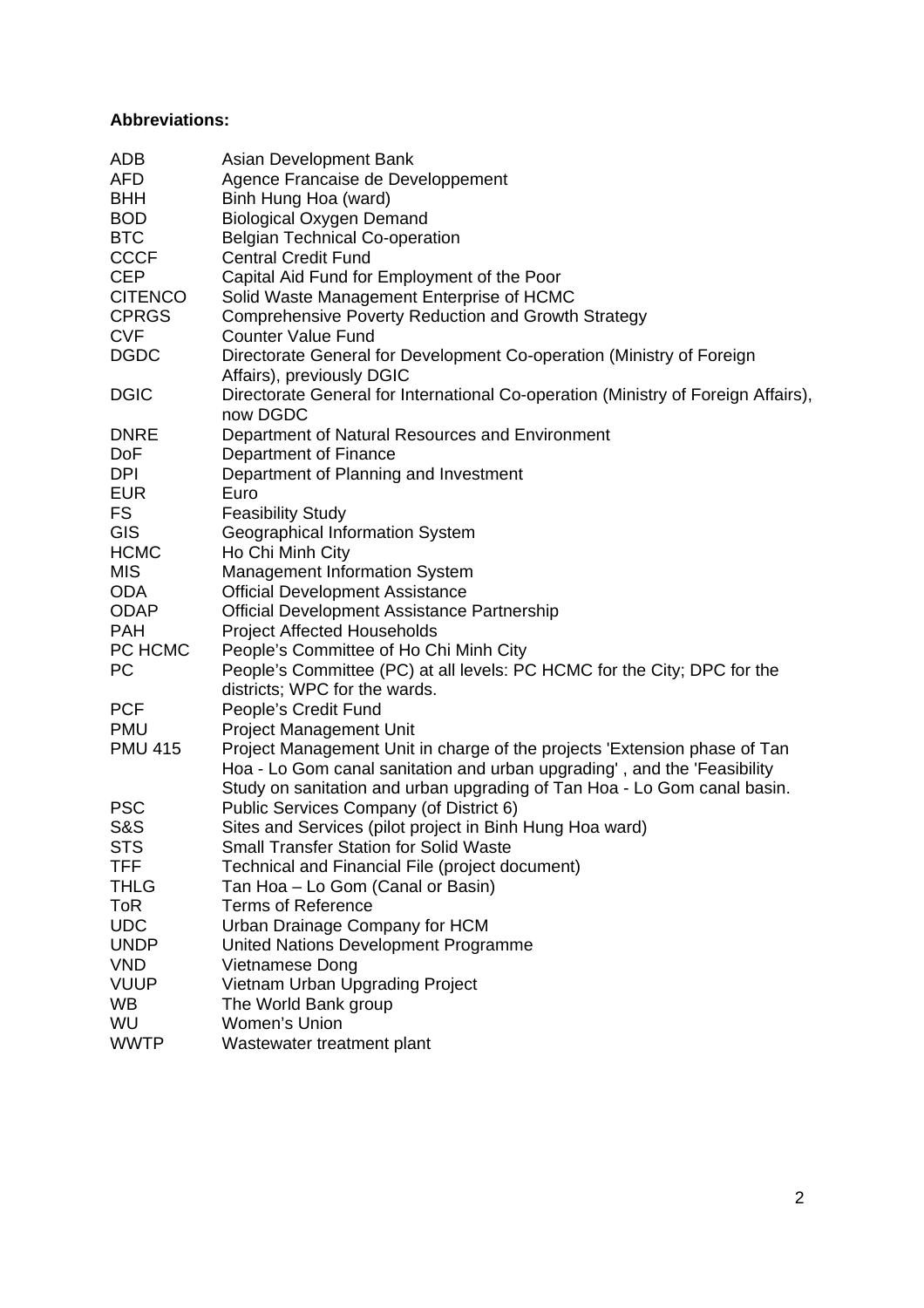# <span id="page-3-0"></span>**Executive summary**

# **Introduction**

A mid-term review mission for the Tan Hoa Lo Gom (THLG) Canal Sanitation and Urban Upgrading Project Extension Phase (the Project) was carried out during 7-20 September 2003 in accordance with Terms of Reference provided by PMU 415. The present report contains the mission's findings and recommendations. It discusses the Project concept and design, implementation of Project components, links with other projects, anticipated results/outputs, and Project implementation and impact risks. It ends with a section of major recommendations for the remainder of the Project period. Minor suggestions for follow-up by PMU 415 are not repeated in that section, but are interspersed in the earlier sections.

# **Project concept and design**

In terms of coherence the mission positively appreciates the integrated development concept underlying the Project design, but found it compromised by force of circumstances in several instances, the most serious instance being the shift in location of the Lagoon WWTP from the original (transition from  $1<sup>st</sup>$  phase) location in Ward 11, District 6, to Binh Hung Hoa Ward, Binh Chanh District. The strategic/policy orientation of implementation of pilot projects to test strategies developed in the 1st phase of the project continues to be valid. The relevance of the Project is considerable, given continuing urbanisation and housing problems in HCMC, and the policy approaches in the May 2002 Comprehensive Poverty Reduction and Growth Strategy (CPRGS) of the Government of Vietnam.

# **Project Implementation**

Most Project components are significantly behind schedule in their implementation. This is most serious for the Ward 11 upgrading and apartment resettlement pilot project, the implementation of which is on the critical path for the implementation of the Project as a whole, with physical completion now scheduled for October 2005, and hand over of the apartments, community facilities and infrastructure to the appropriate HCMC authorities in February 2006. Similar delays have occurred for the Sites and Services Resettlement pilot project and for the Lagoon WWTP pilot project. Delays have (predictably) primarily been caused by slow procedures of land acquisition and land compensation policy development and implementation, as well as by procedural difficulties in tendering in the Ward 11 package.

The solid waste collection/STS pilot project has not suffered from such delays to that extent – the main bottleneck at present is that the STS is still not operational some months after its handover to District 6 authorities. Work has not yet started on the design of the housing construction loan fund for the S&S pilot. This has become an urgent issue: it needs to be operational in early 2004, with the first household construction envisaged to start in April 2004. The socio economic support components have broadly proceeded as scheduled with minor exceptions: the environmental education support has proceeded well as has the social workers team support for community development and participation, and for the sustained operation of the savings and credit groups.

PMU 415, supported by the two long-term BTC advisors, has developed a cohesive internal project management capacity with good and enthusiastic technical staff capability to handle project complexities to date. With the imminent construction start of three major physical works packages, which will dominate Project implementation during most of the remaining lifetime of the Project, PMU's contract management capacity needs to be enhanced. Internal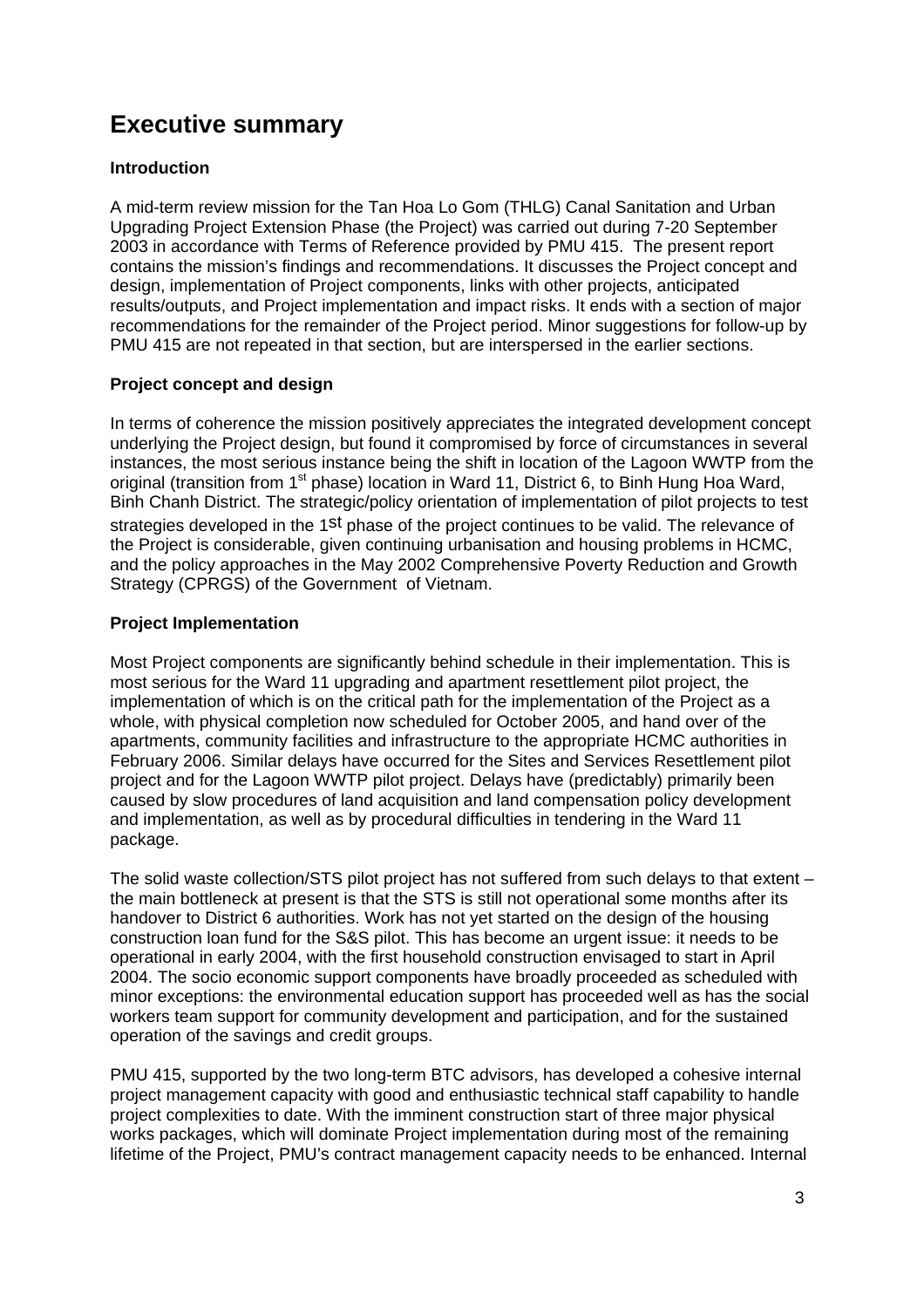project management information systems and external project support arrangements could have been better used to prevent or mitigate the above implementation delays.

Due to the delays encountered, disbursement of project funds has been slower than envisaged, with an overall disbursement of 23% for the BTC part of the budget, less than 1 % for the CVF part of the budget, and 26 % for the HCMC part of the budget, all at end-August 2003. Disbursement problems were predictably most pronounced in areas which had most delays.

The Lagoon WWTP site land acquisition costs at current estimate amounts to VND 114 billion, or about 2.5 times the original estimate in VND terms. The Ward 11 compensation costs increased to VND 55 billion from VND 50 billion as originally budgeted. The currently estimated lagoon WWTP construction costs suggests an overrun of EUR 390,000, or about 21% over the original estimate.

# **Links with other projects**

Links with three related projects have been found positive and reinforcing the project's (potential ) impact. These are the Feasibility Study on Sanitation and Urban Upgrading of the THLG Canal Basin, the Vietnam Urban Upgrading Project preparation and the Official Development Assistance Partnership projects.

# **Anticipated results/outputs**

For most of the project components no definite pronouncements can be made on their results in a mid-term review and in the face of the delays encountered. The solid waste pilot project, for which most of the work has been completed has a very good potential outcome, but this can only be verified after the STS will have been in operation for some time. For the other physical pilot project outputs there are no major reasons to suggest that the expected results can no longer be achieved. The outcome of the environmental education work supported by the Project is considered to be satisfactory, and this activity has the potential to be sustainable with only transitional further project support. Where possible, the mission has suggested ways and means of how envisaged Project outcomes may be enhanced.

# **Project implementation and impact risks**

The following major risks have been identified by the mission:

- Continuing compensation settlement and tendering delays;
- Possible further cost over-runs;
- Inadequate construction supervision of major physical works contracts by PMU;
- Possible inability to meet cost overruns due to financial constraints;
- Non-acceptability/affordability of relocation options by the Project Affected Households (PAH);
- Inadequate loan financing arrangements for S&S components;
- Operational delays in relocating Ward 11 PAHs to apartments and S&S scheme;
- Limited or no internalization of lessons learnt from pilot projects.

Where possible, the mission has suggested risk mitigation measures.

### **Summary of major recommendations**

*Overall Project issues:* 

### Project closing date, staffing and management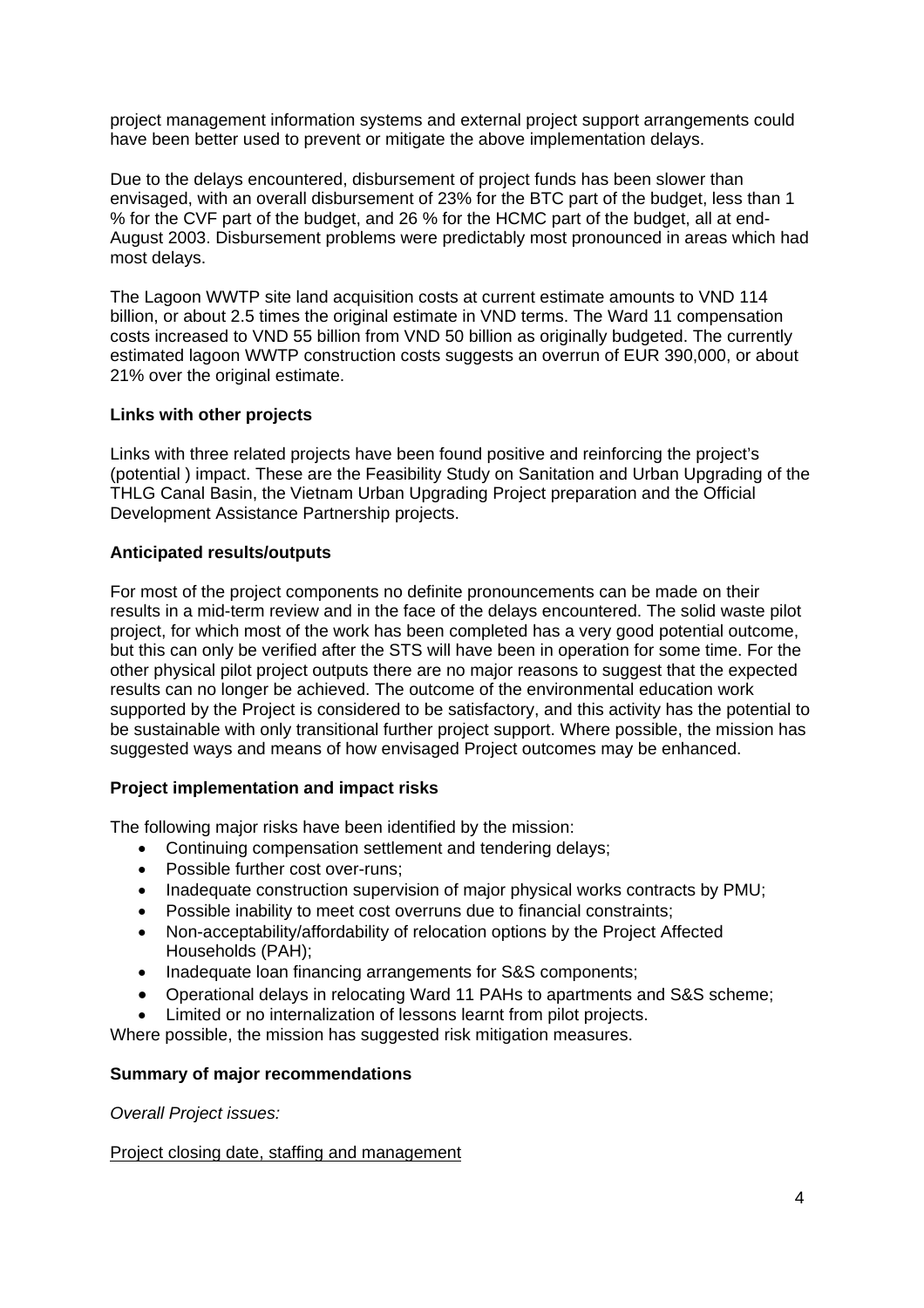Given the delays encountered and the revised implementation schedules, the mission recommends that PMU 415 be extended to mid-2006 (with a gradually declining staff complement in keeping with the envisaged workload over time), with a contingency provision up to the end of that year, to ensure that all implementation will be successfully achieved.

It is further recommended that the BTC long-term staff input to be extended to end-March 2006 for the same purpose, with the chief technical advisor remaining until that time. The municipal engineer envisaged to be recruited for an assignment start in November 2003 will be required until end-March 2005. The mission recommends that BTC recruitment for this position will be undertaken urgently.

As physical implementation will be dominant, consistent MIS utilisation and tight contract management will be necessary to prevent further delays. The mission recommends that more consistent and comprehensive reporting and feedback procedures are adopted.

#### Budget requirements

In view of the cost-overruns encountered and the required extension of long term BTC staff, the mission recommends that the total BTC budget will be increased by EUR 256,000 (on current estimates, as indicated in the revised financial projections, but subject to the outcome of the WWTP tender award). These projections include a scaling back of some expenditures consistent with achieving the Project's objectives during the proposed extension of the remaining Project period.

The mission recommends that the HCMC part of the budget will be augmented by VND 69 billion, primarily to meet compensation cost overruns, and to extend the operation of PMU 415 as suggested above. Of the total amount needed for land compensation (including funds already budgeted for and those newly requested), VND 110 billion will be required to be disbursed by October/November 2003 to enable all construction to start as scheduled.

#### *Major recommendations for pilot project components:*

#### Solid Waste Management in District 6

The mission recommends that the STS will be made operational by District 6 and PC HCMC immediately –at least not later than end September 2003

#### Ward 11, District 6 upgrading and relocation

The mission recommends that the contract package tender for apartments and infrastructure will be awarded as soon as possible, so that construction can start before end-2003. The mission further recommends that Ward 11 compensation awards to be finalized timely for phased relocation and construction as currently envisaged.

#### BHH Ward, District Binh Chanh Lagoon WWTP and Sites and Services

The mission suggests that the agreed waiver of approval by city departments of detailed designs for lagoon WWTP and S&S, as per TFF, will be urgently re-confirmed by PC HCMC to the relevant authorities (line departments), to facilitate smooth project implementation.

The mission recommends that the Binh Chanh District S&S and Lagoon WWTP sites land compensation awards to be finalized by October and November 2003 respectively. The mission further recommends that PC HCMC disburses the Binh Chanh lagoon WWTP and S&S land compensation awards immediately thereafter.

The mission recommends to PMU 415 to urgently prepare a proposal for the institutional and operational construction loan arrangements for S&S, which needs to be finalized by February 2004.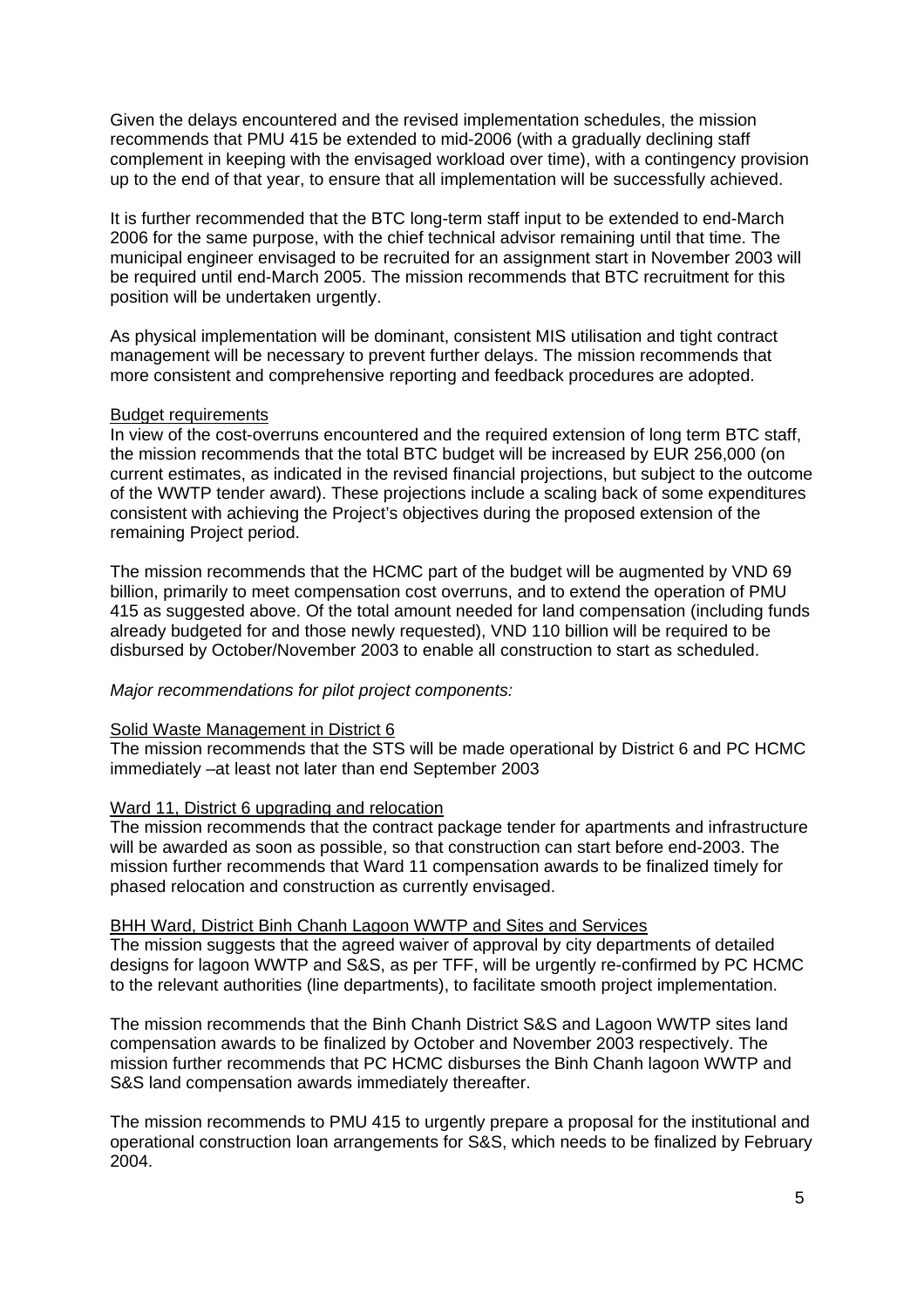# <span id="page-6-0"></span>**1 Introduction**

The Tan Hoa Lo Gom (THLG) Canal Sanitation and Urban Upgrading Project Extension Phase (the Project) is the second phase of a Belgian Technical Co-operation (BTC) support project to Ho Chi Minh City (HCMC)'s People's Committee (PC). The earlier first phase of the project ran during 1998-2001, with the extension project starting retroactively on 1 October 2001 up to end 2004.

To implement the project, the PC HCMC established Project Management Unit (PMU) 415. The first phase of the project (defined as a study project in order to tackle problems in a comprehensive way through a participatory approach) developed seven major inter-related strategies for THLG canal sanitation and urban upgrading. PMU 415 collected and analysed a considerable amount of data on solid waste collection, wastewater treatment, canal maintenance, urban planning and the socio-economic situation in the canal basin. Capacity building has been a key issue from the start and a structure was set-up to assure the participatory process. The innovative approach involved all levels of city departments, local authorities and the population and led to the definition of pilot projects, including some investment projects.

However, it soon became obvious that the aims of the project had been over-ambitious, considering available means and time. No budget had been allocated for land acquisition, compensation and relocation of affected populations. Time required to implement the comprehensive and participatory approach, and time required to fulfil administrative procedures on the Belgian and on the Vietnamese side were underestimated. At the joint commission between Vietnam and Belgium on 25 July 2000, it was agreed in principle to extend the project with an additional budget, while limiting the scope of the pilot projects. The scale of approved pilot projects has been increased to make the investment more efficient and to be able to measure their impact.

The agreement for the project was signed accordingly on 13 June 2002 (with retroactive effect from 1 October 2001, as noted above). The BTC support through the Project comprises both technical assistance (through two long-term advisors and a range of shortterm expert missions), as well as financial assistance for the implementation of pilot projects and for PMU support. Details of the agreed implementation arrangements, implementation schedules and budget commitments are described in the approved project document for the Project, entitled Technical and Financial File (TFF).

A mid-term review was envisaged in the TFF. The review was carried out during 7-20 September 2003 in accordance with the Terms of Reference provided by PMU 415 (attached as Annex A). The review mission<sup>[1](#page-6-1)</sup> conducted a range of meetings with (potential and actual) stakeholders in the Project, PMU 415 staff and BTC advisers, as well as visits to the Project sites, and reviewed pertinent project documentation. A listing of persons met is attached as Annex B, and a list of documents consulted is attached as Annex C. The mission ended with a debriefing meeting with the Deputy-Chairman of the PC HCMC on 19 September 2003, in which the mission presented its provisional conclusions and recommendations.

The present report amplifies those findings and recommendations. It discusses the Project concept and design, implementation of Project components (for each major component, under sub-headings of achievements and bottlenecks encountered/issues to be resolved), links with other projects, anticipated results/outputs, and Project implementation and impact risks. It ends with a section of major recommendations for the remainder of the Project

<span id="page-6-1"></span> <sup>1</sup> Consisting of Messrs. Emiel A. Wegelin, Urban Economist/Mission Leader, Rudolf Greulich, Environmental Engineer (participation in the first mission week only), and Nguyen Minh Hoa, Sociologist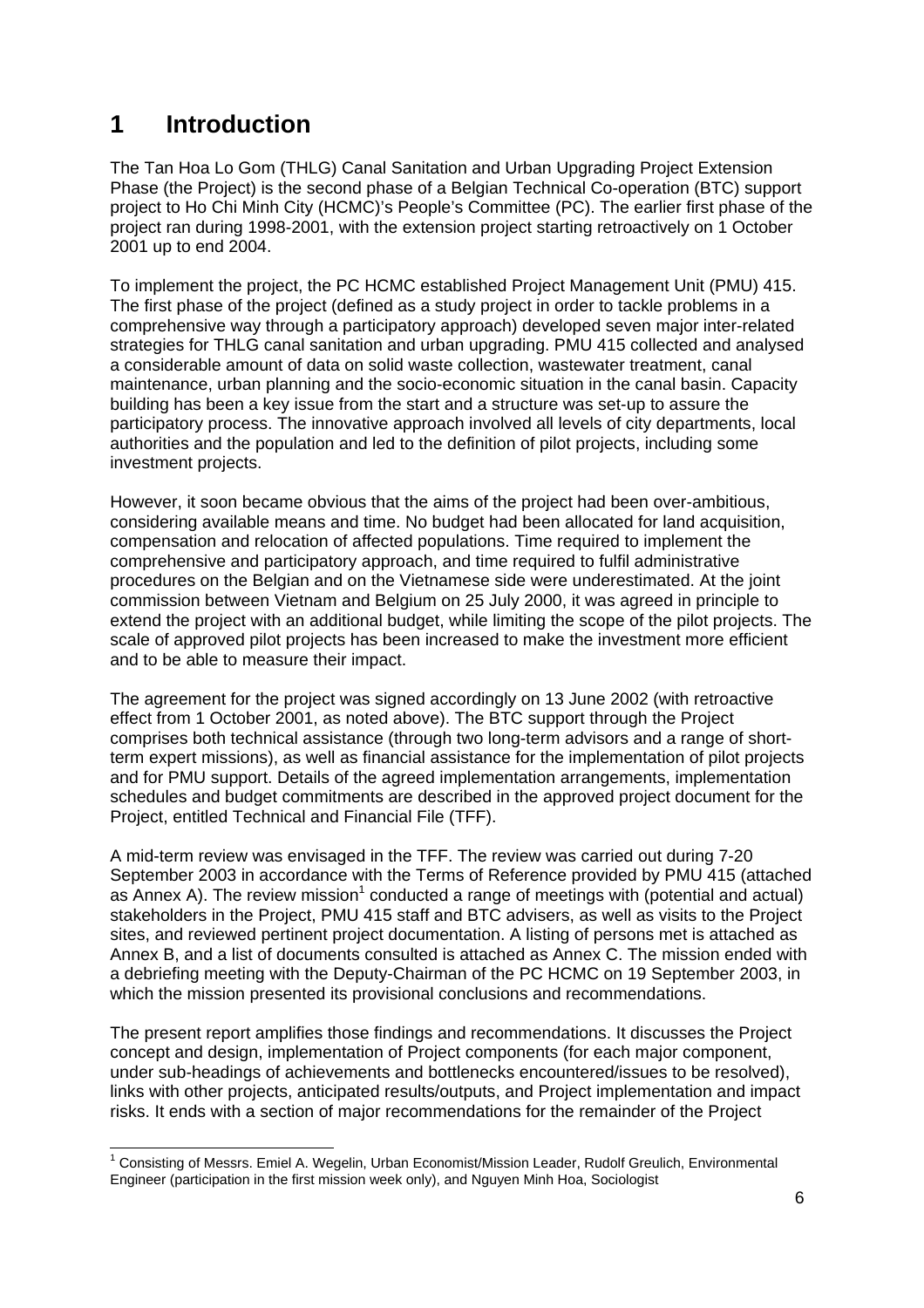<span id="page-7-0"></span>period. Minor suggestions for follow-up by PMU 415 are not repeated in that section, but are interspersed in the earlier sections.

# **2 Project Concept and Design**

# **2.1 Project objectives and scope**

As outlined in the TFF, the general objective of the Project is:

'The quality of life related to environment and urban development issues for people living in urban areas has been improved.'

In the extension phase the first phase activities were reorganized to fit into 4 main specific objectives:

- Solid waste collection and dumping have been organized up to acceptable standards and evaluated in view of their replicability
- Canal infrastructure and housing facilities in THLG canal area have been improved and evaluated in view of their replicability
- The waste water of the Den canal has been treated through aerated lagoon technology and evaluated in view of its replicability
- Socio-economic support and capacity building have been enhanced

The PC HCMC has requested alternative and appropriate solutions for problems as urban upgrading, resettlement, pollution, solid waste collection, and poverty reduction. Through both project phases, the emphasis has been on an integrated approach with mutually supporting project components. From the beginning PMU 415 has encouraged a bottom up approach involving community participation in all aspects of the project. This involved the establishment of a group of social workers who are key to the results to be achieved in the Project.

Project activities to date in the extension phase have concentrated on the direct preparation for the following investment pilot projects:

- Solid waste collection: construction of a Small Transfer Station (STS)
- Ward 11 upgrading and apartment resettlement pilot project
- Sites and services resettlement pilot project
- Lagoon wastewater treatment plant pilot project
- Socio-economic activities supporting the above pilot projects.

The review mission focused on three elements of the Project concept and design, i.e. coherence, strategy/policy orientation and relevance, which are each briefly discussed in the following sections.

### **2.2 Coherence**

The Project concept endeavoured to retain the comprehensive, integrated area development approach, but this was compromised by force of circumstances, particularly with regard to the lagoon WWTP. Already in the transition period from phase 1 to phase 2, it turned out to be impractical to demonstrate the merits of a wastewater treatment plant using the lagoon technology on a small–scale basis in Ward 11, District 6. The location for the pilot WWTP was therefore moved to Ward Binh Hung Hoa (BHH) in Binh Chanh District, where it could be built at a more appropriate scale. However, in that location, it will focus on treating the waste water of the Den canal, which is only very indirectly related to improving environmental conditions in the THLG canal basin. Relocation of those households from the Project area in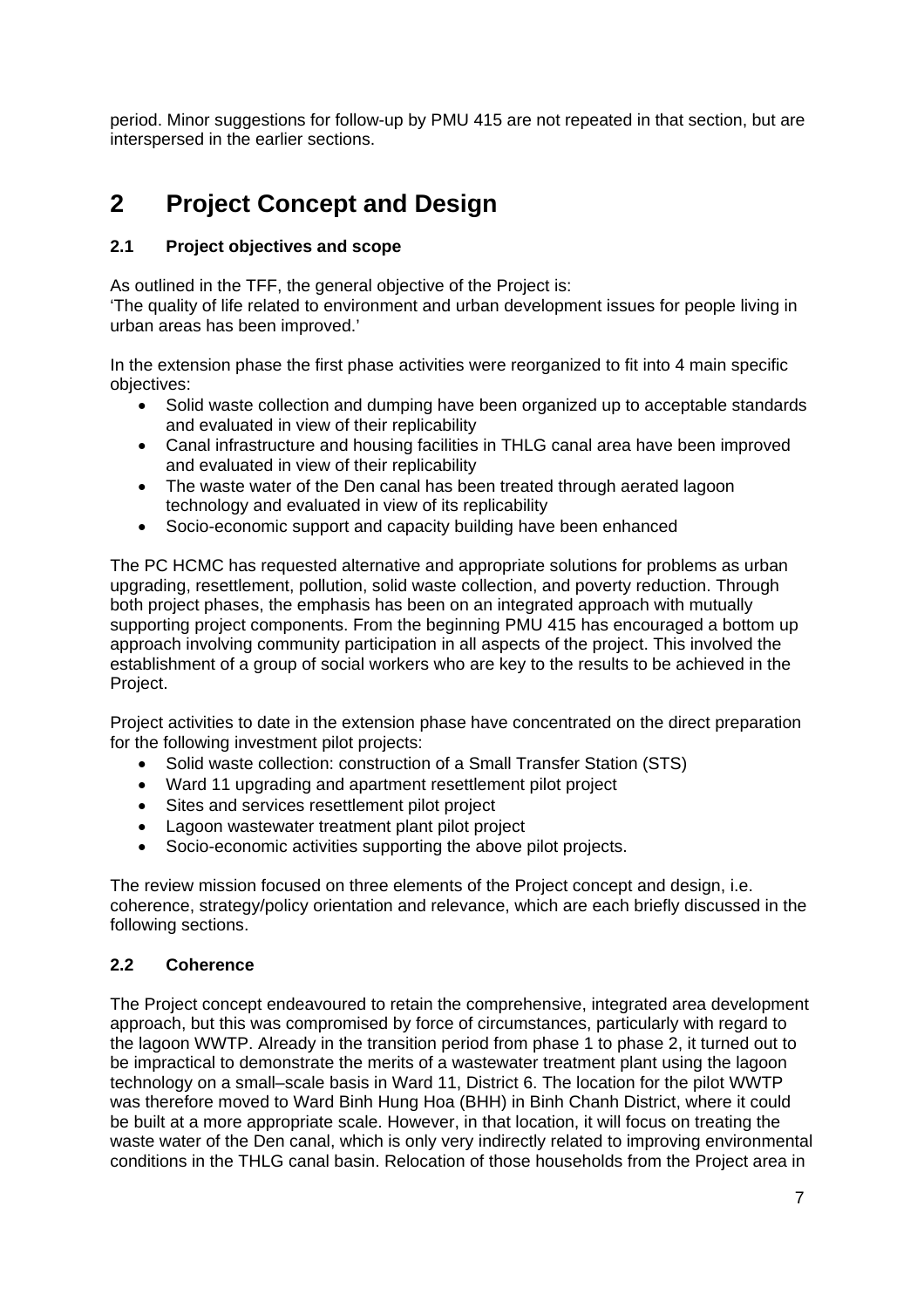<span id="page-8-0"></span>Ward 11, District 6, who cannot be accommodated in the *in-situ* apartment re-housing there (or who find the apartment option unattractive or unaffordable) was envisaged at the edge of the same site in BHH Ward, or about 10 km from their original place of residence in Ward 11, District 6.

Similarly, it is unfortunate that the Project's support to environmental education in 5 primary schools in District 6 has not been more closely spatially related to environmental improvement activities supported by the Project in Ward 11 and to the solid waste collection activities in Wards 3, 4, 7, 8 and 11, which would have made the potential impact larger.

However, with the above limitations, the mission has noted that all other components are inter-linked and mutually reinforcing, and that community participation is significant. The mission believes that project implementation to date has demonstrated the validity of the integrated concept, even where it has not been fully carried out, such as in the case of the environmental education: all involved recognise, that its effectiveness would be increased if closer linkages to actual environmental improvement in the pupils' communities could be forged. In the remainder of the Project period, renewed efforts in this direction may still be made.

The location of the implementation of the lagoon WWTP (and to a lesser extent that of the Sites and Services (S&S) relocation) at BHH Ward in Binh Chanh District is guided by considerations related to the space requirements of the technical solution to be piloted. Of all Project components, the lagoon WWTP is the only "free-standing" component, in the sense that its implementation has no direct added value to the implementation of the other components. As such, it does not fit logically in the framework of integrated area-based urban development.

# **2.3 Strategy/policy orientation**

The strategy/policy orientation of the Project is to implement pilot projects to test the strategies developed in the  $1<sup>st</sup>$  phase of the project. Apart from the above notion of integrated development, this comprises piloting with new/modified technological options (the solid waste STS and related equipment, and the lagoon WWTP), with modified, scaled down housing standards (unit sizes in the apartment re-housing and plot sizes in the S&S scheme) in the interest of affordability of relocation, as well as a strong emphasis on community participation in the Ward 11 area development and relocation process, as well as on socio-economic support to the process (through the social work team activities, including the savings-andcredit scheme, and through the intended housing loan scheme for the S&S relocates.

While the implementation of the pilot projects have suffered from considerable delays, the mission believes that the above orientations are as valid today as they were at the time of conceptualisation of the pilot projects. The pilot projects all tread new ground in various aspects of urban development policy in HCMC, and important lessons for urban development policy can be drawn from their implementation. The Project needs to ensure that adequate base-line data are in place and that adequate monitoring takes place as pilot project implementation proceeds (e.g. on household behaviour following relocation), so as to ensure capturing the lessons from these pilots.

# **2.4 Relevance**

Since conceptualisation of the pilot projects, urbanisation in HCMC has continued at a rapid pace, while urban poverty and urban environmental degradation has not abated, but increased according to some indicators (and the visual observation of the mission). At the same time, both the HCMC local government, as well as the Government of Vietnam have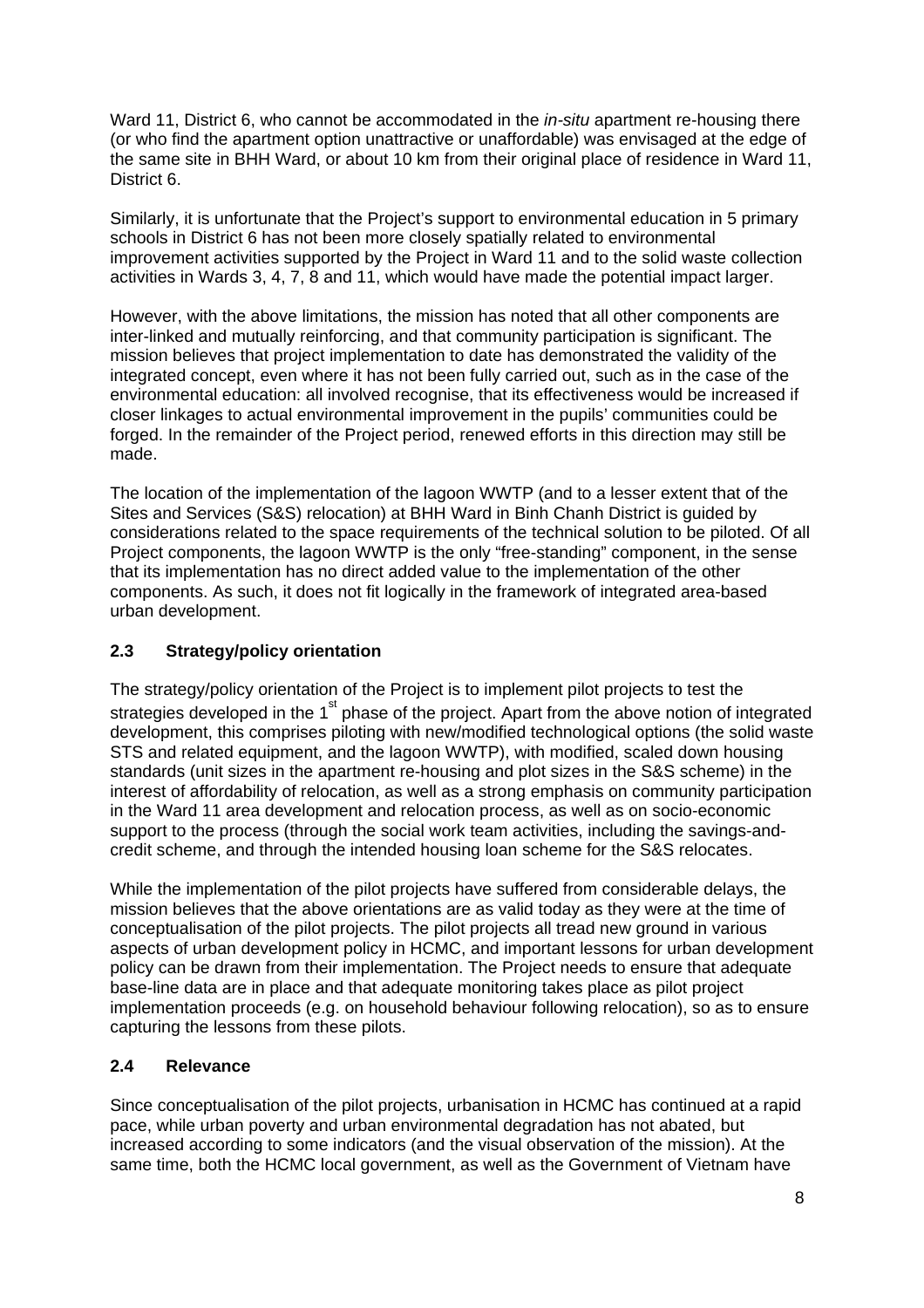<span id="page-9-0"></span>recognised these issues and have embarked on policy- and programme development to overcome these problems.

The PC HCMC has recently enunciated an urban upgrading strategy and – programme, a major (re-) housing programme up to 2010, and a wastewater treatment master plan. These plans and programmes attempt to address at a much larger scale some of the issues confronted by the pilot projects in the Project. The national development policy approaches in the May 2002 Comprehensive Poverty Reduction and Growth Strategy (CPRGS) of the Government of Vietnam place considerable emphasis on urban environmental upgrading and urban poverty reduction.

The mission therefore considers that the relevance of the Project continues to be considerable, with significant potential for replication in the above programmes in HCMC, as well as within the broader urban development policy context in the country (the mission was pleased to note a similar appreciation on the part of the PC HCMC in the debriefing wrap-up meeting). However, given the time frame of development of these programmes, significant further delays in implementation of the pilot projects will obviously reduce that potential.

# **3 Implementation**

# **3.1 Solid Waste Collection/STS**

This component addresses **Specific Objective 1:** Solid waste collection and dumping have been organized up to acceptable standards and evaluated in view of their replicability.

# **Achievements**:

Progress of activities has been timely and appropriate, particularly with regard to the reorganization and provisions (carts and uniforms) for the private collectors. Collectors rerouting has been completed in Wards 3, 4, 7 and 8, District 6. Reorganized routes have been carefully and illustratively mapped (GIS) so the changes are easy to see and the time savings in the operation of the new routes stated clearly. Contact with the private collectors concerned has been quite effective, as the difficult task of redistribution of routes and compromises on the changes in incomes seems to have been successfully completed in general. The achievement of agreements with most of the affected households is a further indication of effective implementation.

A high quality STS has been designed and constructed with Project support, providing an effective tool for collecting and transporting the privately collected waste, which can now take place away from the streets in a protected way. STS staff capability to operate the facility has been adequately developed. The container transport vehicles to bring the waste from the STS to the landfill have been designed and procured, and are technically ready for operation at the STS. 40 collectors carts have also been procured and are stored at the STS overnight.

### **Bottlenecks encountered and issues to be resolved:**

Progress in design and construction of the STS at Ward 7, District 6 has suffered from a delay in construction time of 7 months. The most important outstanding issue currently is that the STS is not yet operational several months after handover in July 2003 by PMU 415 to the District 6 authorities. The STS system, including the trucks, needs to be engaged as soon as possible to avoid further frustrations for all parties, especially the collectors and residents living around the STS. Inauguration is scheduled for mid-October 2003, or almost 9 months late (as compared to the original schedule).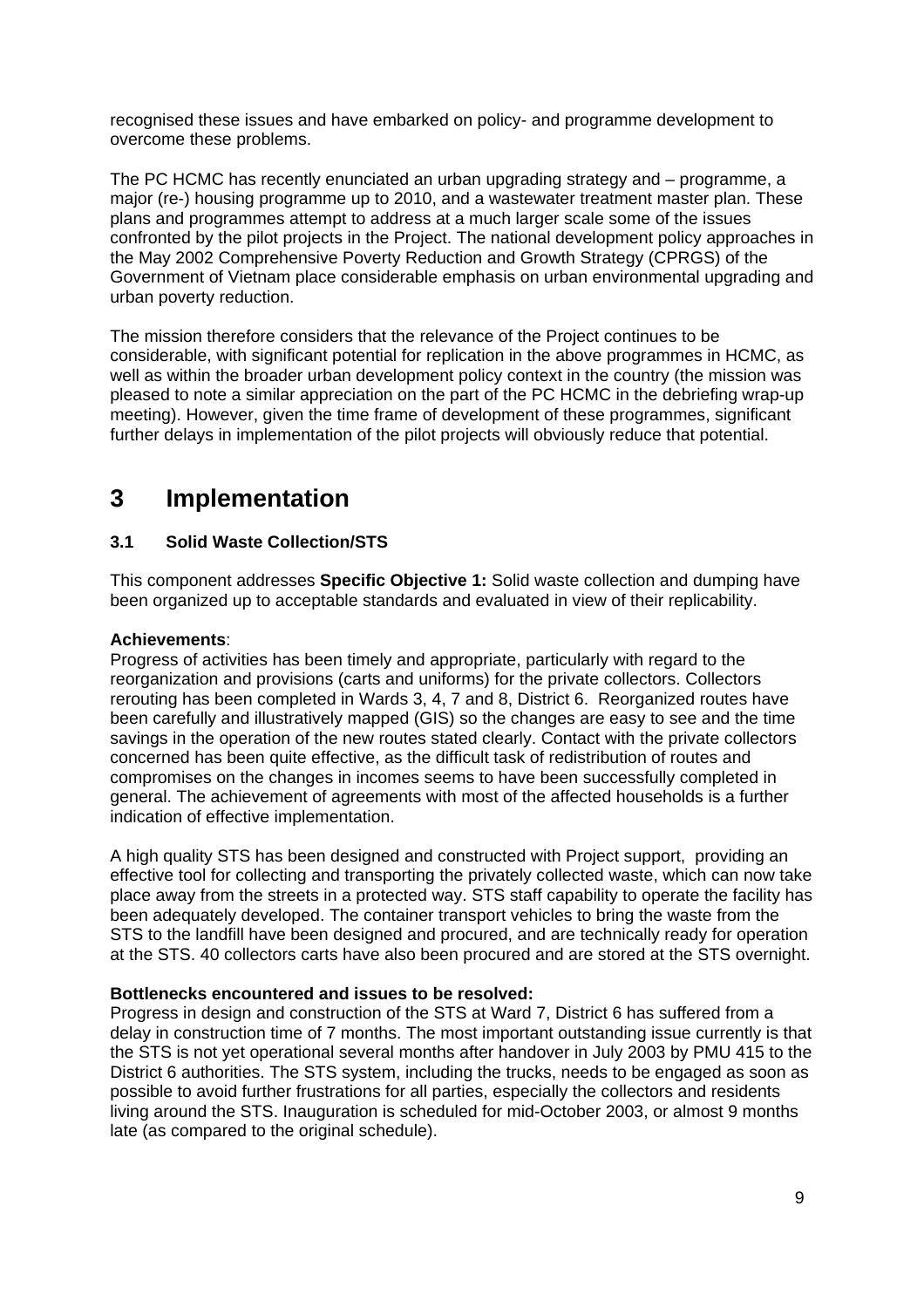<span id="page-10-0"></span>The main bottleneck is that formal delegation of operating authority from CITENCO to PSC, District 6 has not yet been conferred. A formal application by District 6 to the Department of Natural Resources and Environment (DONRE) along with an operational plan is required for this approval.

Truck procurement has been slow, due to unusual specifications of the container - and hydraulic equipment, and related truck ownership transfer issues (presently ownership is still with the vehicle procurement company). Further delay is unnecessary, because PMU 415 should have enough encouragement/enforcement power to get the transfer of ownership of the vehicles settled quickly. The vehicles and containers appear effective tools for the waste transport, but this can only be evaluated when the trucks will have been commissioned.

A further issue requiring attention is fine-tuning the distribution of work between the private collectors and the PSC. While the basic distribution of having the private collectors handle the alleyways where PSC trucks cannot operate is fine, an issue remains in the larger roads where PSC and private collectors sometimes still operate side by side. The mission understands that in principle, PSC is open to employ and/or subcontract private collectors in cases where this is an issue, but this needs to be followed up.

In the remaining project period, the focus must be on the further reduction of the waste scattered in canal and streets, weight of waste in and out of STS, publication of evaluation and media spots, and records of readers of the report. Waste collection rerouting in Ward 11 cannot begin before relocation of households has taken place there.

# **3.2 Ward 11 upgrading and apartment resettlement pilot project**

This component addresses **Specific Objective 2:** Canal infrastructure and housing facilities in THLG canal area have been improved and evaluated in view of their replicability.

#### **Achievements**:

Most of the physical infrastructure upgrading work in the Project area in Ward 11 comprising roads, elevated footpaths, water lines, electricity poles, and submerged drains cum sewers had been completed in phase 1 of the project (along the canal the elevated foot paths with drains-cum sewer pipes underneath also act as a flood protection embankment). In the extension phase the remaining upgrading therefore comprises relatively minor activities, primarily for individual households, such as provision of septic tanks, water and electricity connections. On-going support for these for deserving families from the Project budget is handled through the social workers team on a case-by-case basis (see section 3.5 below).

Area development plans, detailed designs and tender documents for infrastructure (roads and canal embankment, a small water treatment plant and other environmental microinfrastructure), 253 resettlement apartments, a local market and community hall, green area and landscaping have been prepared roughly as scheduled.

A compensation and resettlement policy for the Ward 11 area upgrading and resettlement has been prepared with Project support and has been approved by the PC HCMC in December 2001. Individual compensation awards for the 218 households (of which 200 are to be relocated) are being processed (about half of this work was completed at the time of the review mission). The Project supported the development of a policy and schedule of apartment purchase prices, which was approved by the PC HCMC in July 2003.

The Project supported significant community involvement in design of infrastructure and housing components, in the development of the above policies, and in other preparation.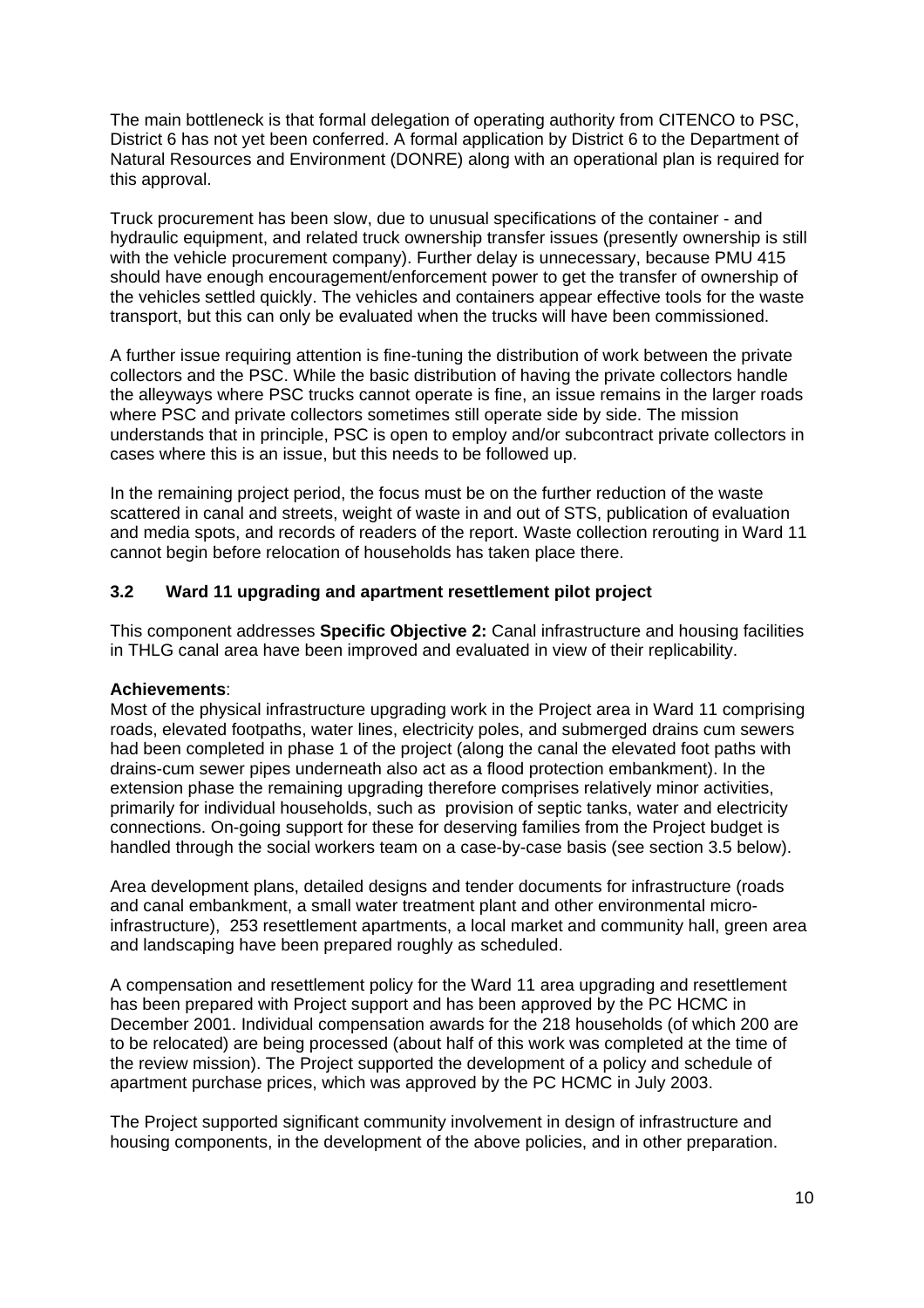## <span id="page-11-0"></span>**Bottlenecks encountered and issues to be resolved**:

As compared to the original schedule as per TFF, construction has been delayed by 10 months (8 months as compared to the last report to the Steering Committee), mainly due to delays encountered in the preparation of compensation awards and resulting from repeated non-approval of the PMU 415 tender evaluation by the HCMC Department of Planning and Investment (DPI). Re-tender of physical works has been initiated under new and clearer tender regulations. Tender evaluation, its approval, award and construction start must be expedited, as the **implementation of this package is on the critical path of overall**  project implementation, with physical completion now scheduled for October [2](#page-11-1)005<sup>2</sup>, and hand over of the apartments, community facilities and infrastructure to the appropriate HCMC authorities in February 2006 (see revised implementation schedule at Annex D for details).

Important non-physical prerequisites to the attainment of this schedule are timely completion of the individual household relocation compensation awards and the allocation of specific apartment units at clearly defined purchase terms and conditions affordable to the individual Project affected households (PAH). This last issue needs to be handled with care and with significant social workers' intermediation to reach consensus, as the mission is under the impression that the approved price structure (which presumably cannot be changed) does not sufficiently recognise the market forces at work. While the most attractive ground floor apartments are priced significantly higher at VND 4.5 million/m2 than higher floor apartments (the cheapest being a  $4<sup>th</sup>$  floor apartment at VND 1.7 million/m2), feedback from the PAH community suggests that the demand for these ground floor units at the above price level is much higher than the number of units available, while the reverse is true for the higher floor apartments. In addition, there is the risk that the units are unaffordable for the poorest households. This is further discussed in section 6.4 below.

Responsibilities for O&M of the apartments, facilities and infrastructure need to be assigned to the different District or HCMC agencies in keeping with their regular line responsibilities. This is somewhat complicated for the apartments with regard to the common spaces and facilities, as well as with regard to unit management for PAH who will opt to rent or pay in instalments.

# **3.3 Sites and Services (S&S) resettlement pilot project**

Although located in BHH Ward, Binh Chanh District, this component addresses **Specific Objective 2**: Canal infrastructure and housing facilities in THLG canal area have been improved and evaluated in view of their replicability. Essentially, in its origin the S&S resettlement pilot project was seen as a relocation option that would enhance relocation and re-housing choice within the Project for the Ward 11 PAHs to be relocated and would contribute to prevent temporary re-housing before final re-settlement.

### **Achievements**:

The Sites-and-services plan and detailed designs have been prepared, and the infrastructure contract awarded in July 2003. The above noted approved (December 2001) compensation and resettlement policy for Ward 11 area upgrading and resettlement includes guidelines for utilisation of compensation proceeds in the S&S site at BHH Ward, Binh Chanh District. Similarly, the approved (July 2003) policy and schedule of apartment purchase prices in Ward 11, district 6, also regulates the purchase prices of plots in the S&S site at BHH Ward,

<span id="page-11-1"></span> 2 Construction is now envisaged to proceed in three phases, with the first phase (comprising 72 apartments and the area market) scheduled to be completed by end-August 2004, after which 145 PAHs will be relocated to these apartments and to the S&S site at BHH Ward, Binh Chanh District to vacate land required for the second phase (comprising 181 apartments), expected to be completed by end-April 2005. This will enable the relocation of the second and last batch of PAHs (80 families) to be relocated. Their relocation will free up the land for the third phase of construction, comprising major area infrastructure, mainly roads and THLG canal embankment work, expected to be physically completed by end-October 2005 (see Annex D for details).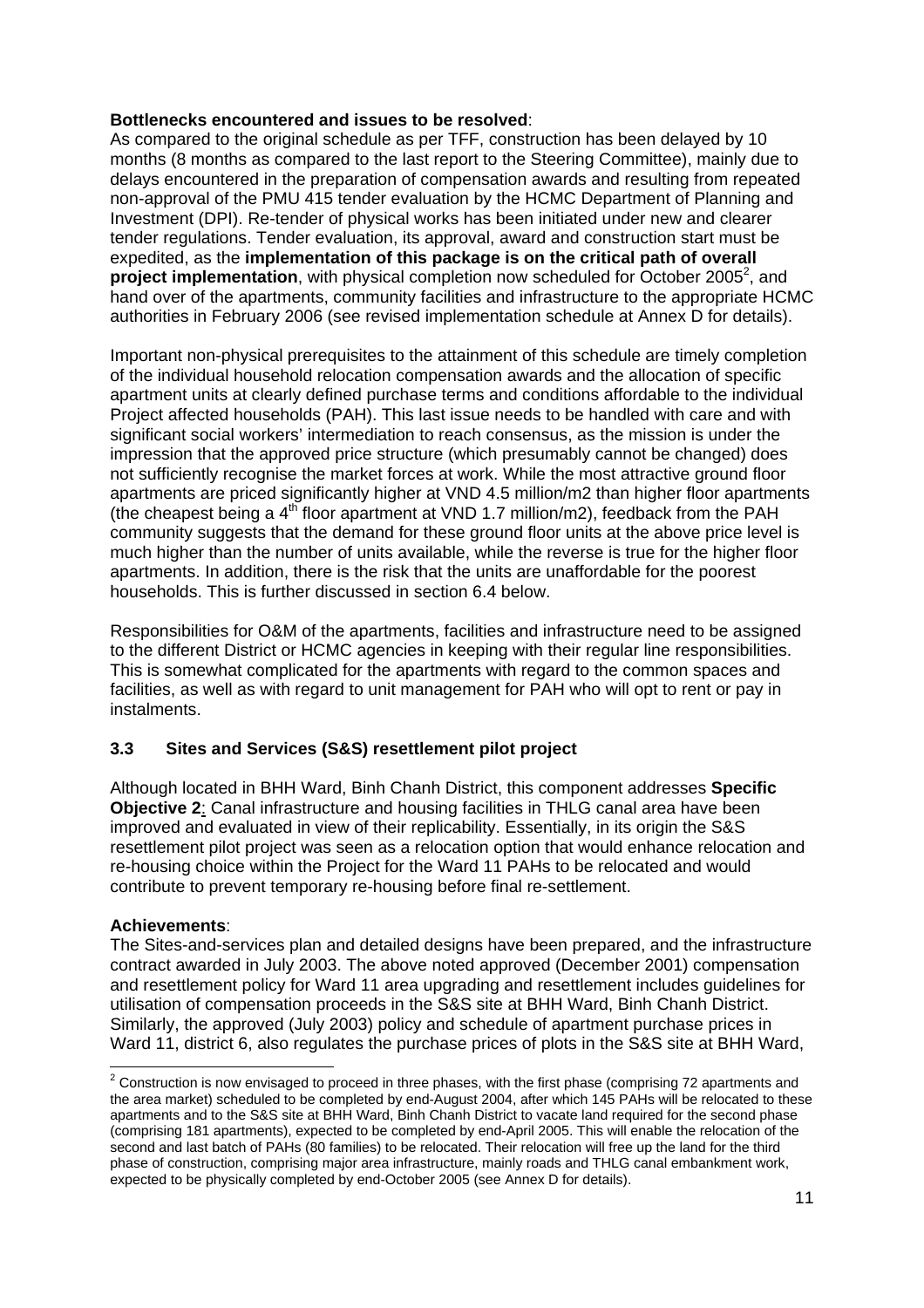Binh Chanh District. The amount of land compensation due to farmers required to acquire the site has been estimated, and a compensation policy and budget has been submitted in early September 2003 to PC HCMC for approval.

#### **Bottlenecks encountered and issues to be resolved**:

Construction has been delayed (by about 10 months as per original schedule, and by about 7 months as compared to the last report to SC). It is now envisaged to start in November 2003, with completion expected by end-August 2004, relocation of the first group of PAHs from Ward 11, District 6 shortly thereafter, and hand over of the infrastructure to the appropriate HCMC authorities in December 2004 (for details see Annex D). This is largely due to as yet not fully resolved land compensation issues, which took much time because they are tied in with the larger and more complex land acquisition issues for the Lagoon WWTP site (see section 3.4 below).

Compensation policy and budget approval by PC HCMC is urgently required, as is the disbursement of agreed compensation payment to the affected farmers immediately thereafter – without having this resolved the contractor cannot legally take possession of the site.

The TFF provides for a construction loans scheme to support the PAHs to be relocated in the S&S area in building a minimum "starter" house. The operational arrangements for such a scheme have not yet been developed. As the infrastructure construction contract progress will enable PAHs to start building on their plots by April 2004, institutional arrangements and loans terms and conditions need to be finalized by end-February 2004. This is quite a complex issue, as the institutional arrangements embarked upon must be sustainable from the start, since repayment of loans (in a revolving fund arrangement) will continue long beyond the closing date of the Project<sup>[3](#page-12-0)</sup>. Therefore, short-term technical assistance under the Project will need to be mobilized before the end of 2003 to assist PMU 415 in the preparation of a detailed proposal $4$ .

For the above to happen in time, the allocation of specific sites with clearly defined purchase terms and conditions affordable to the individual PAHs will also need to be finalised by late February 2004, so that actual plot purchases will be made prior to house construction starts, and so that land titles, where required, can be timely pledged as collateral for the construction loan. In part this will, like in the case of the Ward 11, District 6 apartments purchase, depend on finalisation of detailed individual land compensation to the PAHs for the land they will give up in that Ward.

<span id="page-12-0"></span> 3 The mission, together with PMU 415 staff, met with representatives from three organisations which, prima facie, could qualify to be entrusted with the task to handle the housing construction loan fund, i.e. the Labour Confederation of HCMC's Capital Aid Fund for Employment of the Poor (CEP), HCMC Women's Union (which will soon have a fund conferred to it by PC HCMC similar to CEP), and the Central Credit Fund (the HCMC branch of the national CCF/PCF co-operative credit system). Each of these organisations has built up experience with small loans for poor people, but so far hardly for housing. CEP has a branch in Binh Chanh District, and according to CCF there are 4 functioning Peoples' Credit Funds (PCF) operating in the district, including the Can Cao PCF in BHH Ward. Each of the parties visited expressed cautious interest in handling the housing construction loan fund. Further follow up by PMU 415 staff on these initial discussions will be vital. 4

<span id="page-12-1"></span><sup>&</sup>lt;sup>4</sup> The assignment could be structured in two stages: 1), assessing the feasibility of various institutional options for fund management, and selecting one of the three above institutions as a partner agency for stage 2), the further development of the fund's operational modalities, including proposing specific terms and conditions for the loans to be issued by the partner agency, using the available Project resources for the purpose. The proposal should also recommend how the adequate introduction of incentives for increased savings generation by the Ward 11 savings and credit groups (for which Project support is available, see section 3.5 below) could contribute to bringing such loans within reach of the PAHs. The proposal should also consider if the fund could also be used for home upgrading loans in the Ward 11 upgrading area, as that prima facie makes sense in the context of the integrated development of the area (even though it was not originally envisaged in the TFF).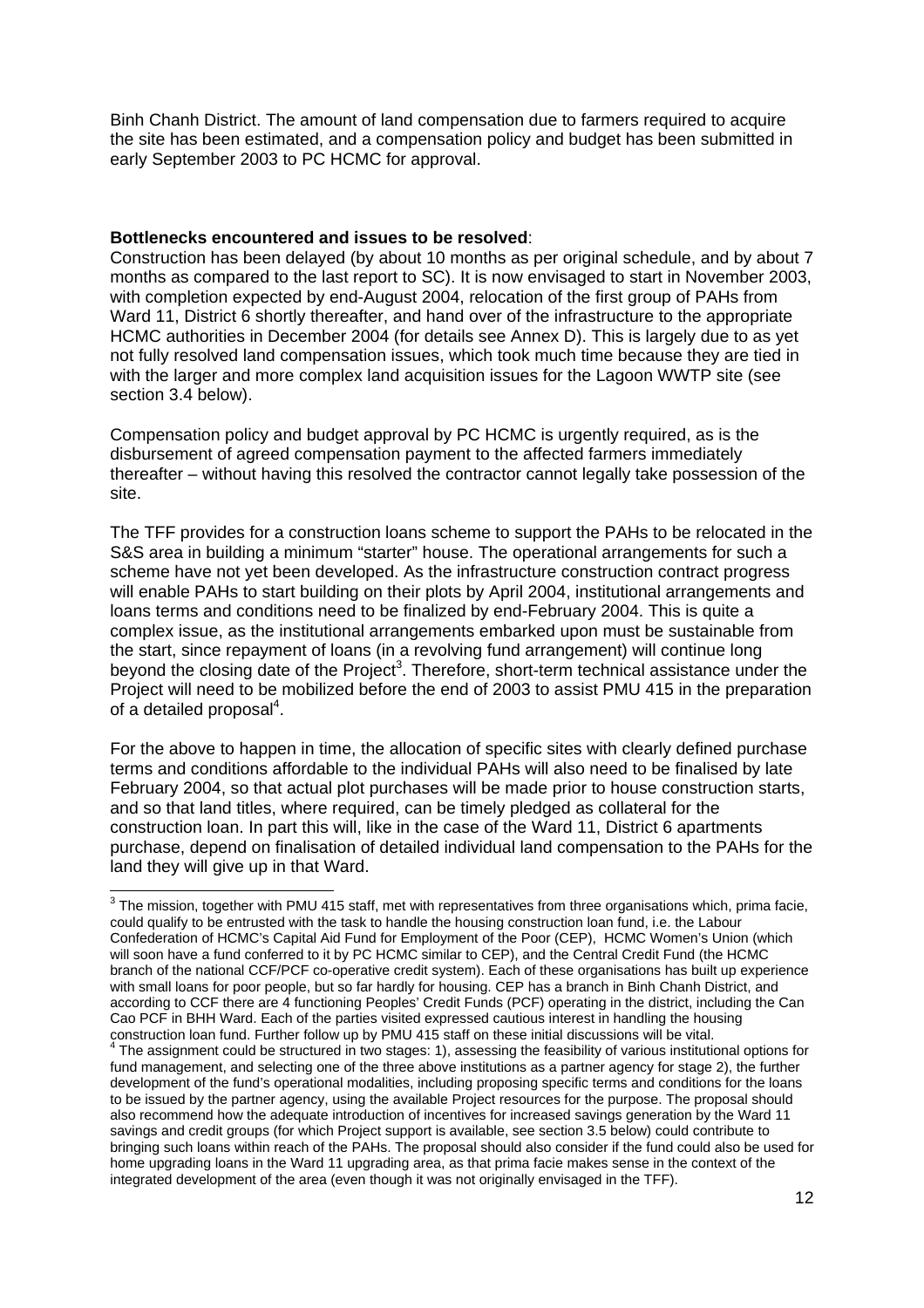<span id="page-13-0"></span>As to the logistics of the relocation of PAHs from Ward 11, District 6 to the S&S area at BHH Ward, Binh Chanh District, PMU 415 will have to co-ordinate closely with the local authorities of both districts to ensure smooth resettlement.

# **3.4 Lagoon wastewater treatment plant pilot project**

This component addresses **Specific Objective 3**: The wastewater of the Den canal has been treated through aerated lagoon technology and evaluated in view of its replicability

### **Achievements**:

The lagoon WWTP detailed design has been completed. Water quality in the Den Canal is periodically monitored. The tender for construction has been issued, with bids expected by mid-October 2003. Preparation for the construction of the wastewater treatment plant has technically been timely and effective, in the sense that the aerial photos have been used to allocate/identify the site, and in the sense that progress has been normal from preliminary to detailed design and tendering.

Land compensation amounts required to be paid to 108 farmers having users right to the WWTP land has been estimated, and a compensation policy and budget has been submitted for PC HCMC approval in early September 2003.

# **Bottlenecks encountered and issues to be resolved:**

Construction of the WWTP has been delayed by 8 months (as compared to the last report to the Steering Committee). The major causes of delays in project preparation to date are:

- slow land compensation procedures;
- slow appropriation of the feasibility studies (FS) where the precise identification of the land for the waste water treatment site is dominant;
- lack of momentum in the assessments of the technical solution due to the disagreement between experts;
- lack of appreciation of the advantage of integrated environment planning and management, which may lead to un-conventional solutions.

Especially the land compensation and acquisition problems have been serious factors in the delays encountered, and still form a direct threat to completion in due time. Land compensation and acquisition problems (and resulting delays) have been strongly underestimated in the formulation and design stage (in spite of the prior experience with these issues in the first phase of the project).

In this context, the role of the Steering Committee (SC) and especially the chairman is important. It appears to the mission that this support force has not been utilized timely and effectively to achieve the needed momentum. The mission also notes that the concerned line departments of HCMC may not have been adequately involved, in spite of PMU 415 efforts, and in that regard, too, the support of the SC chairman could have been brought to bear more effectively.

Approval of the land compensation policy and budget by PC HCMC is most urgently required, to be followed by payment of the agreed compensation amounts to the farmers concerned as soon as possible.

The design process has suffered from technical disagreements between the design consultants for the Project and the technical auditors who reviewed the treatment process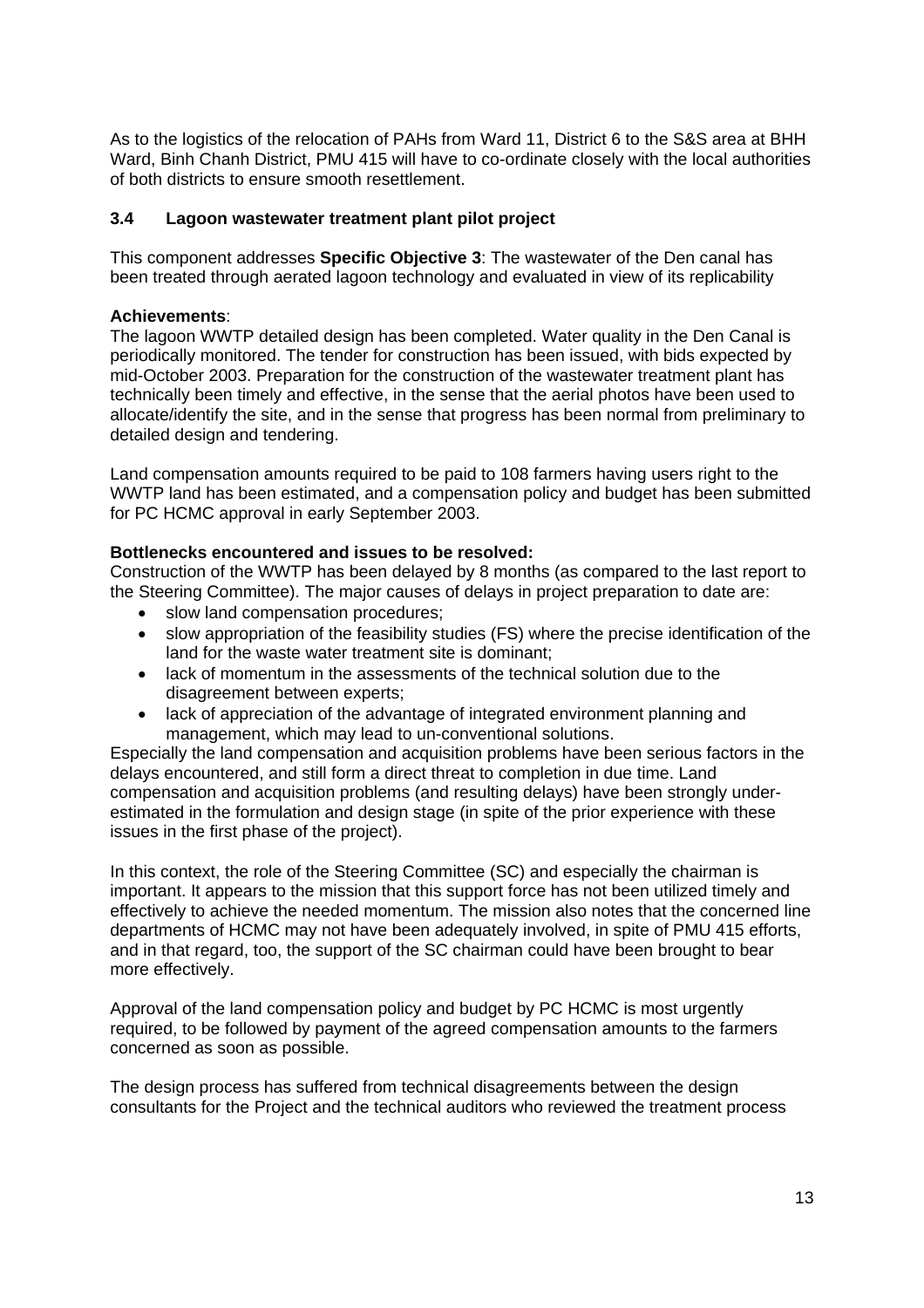<span id="page-14-0"></span>applied at PMU 41[5](#page-14-1) request<sup>5</sup>. Although the design process has been affected by these differences of view, the mission notes that the audit functioned effectively and ensured a proper result, while the delays encountered were serious but not prevailing on this account. The detailed design (after audit) has been properly prepared, but has been influenced in a few cases by land acquisition obstacles (i.a. the Den canal was proposed to be bent in an unrealistic way on this account by the design consultant).

Once the tender bids will have been received, tender evaluation and approval needs to be expedited, so that construction can technically still start on 1<sup>st</sup> January 2004 as indicated in the tender documentation.

# **3.5 Socio-economic activities supporting pilot projects**

This component addresses **Specific Objective 4**: Socio-economic support and capacity building have been enhanced.

### **Achievements**:

### *Environmental education*

Environmental education has been successfully implemented as an extra-curricular activity for a selected group of  $4<sup>th</sup>$  and  $5<sup>th</sup>$  grade pupils in 5 District 6 primary schools, though using volunteer teachers in these schools. Educational tools, including syllabi and curricula have been prepared on the basis of these pilot efforts for distribution and use elsewhere.

### *Community building and participation*

Community cohesiveness in Ward 11, District 6 has been substantially strengthened through social workers support to communities, both in the upgrading area and in the areas where residents will have to be relocated. Activities comprise environmental improvement campaigns, support for the installation of septic tanks in the upgrading area, and support for relocation preparation in the relocation area. With the Project's social workers support, the PAHs have actively participated in the preparation of projects in Ward 11.

### *Savings and credit groups development*

A rotating savings and loans programme has been pioneered from phase 1 of the project and this has been sustainably in operation up to now with support from the Project's social workers. At end-August 2003 230 savings and loans group members were participating in 17 groups, with an outstanding savings balance on that date of VND 108 million. Support has also been provided to the Women's Union in BHH Ward, Binh Chanh District to embark on a similar programme in that ward.

### *Institutional capacity building*

The Project has sponsored a study trip for HCMC officials to China to review solid waste collection practices and a local study tour in Vietnam, to review the operation of lagoon technology WWTP elsewhere in the country. A fellowship has been awarded to enable a

<span id="page-14-1"></span><sup>&</sup>lt;u>Fild the removal rate constant (for a linear kinetic reaction)</u> was found to deviate with a factor of the order of 10. Because of the consistency in the reference values, the mission considers that PMU 415 has correctly used the design criteria suggested by the auditor, rather than those of the designer (however, this may mean that PMU 415 has inadvertently released the design contractor from his responsibility, even though the contractor has signed off on minutes of a meeting in which the contractor accepted the auditor's criteria – the possible legal implications on account of professional design faults liability need to verified by PMU 415). The auditor's main reference is well known (from the Danish Technical University) but it might also be valuable to gather experience from Florida University which has extensive lagoon experience from similar climate conditions. In any case, the value of the removal-rate constant must be evaluated in a bench or pilot-scale test. In this context, the influent value of 200 mg/l is found appropriate to use for the dry season, because the monitoring in April, May and June (worst case) has shown dissolved BOD of the order of 100 – 240 mg/l, basically. The total BOD which includes the particulate material (most algae etc) is recorded in the same period to be 150-340 mg/l. The latter could be important as seen in relation to the needed water levels in the ponds.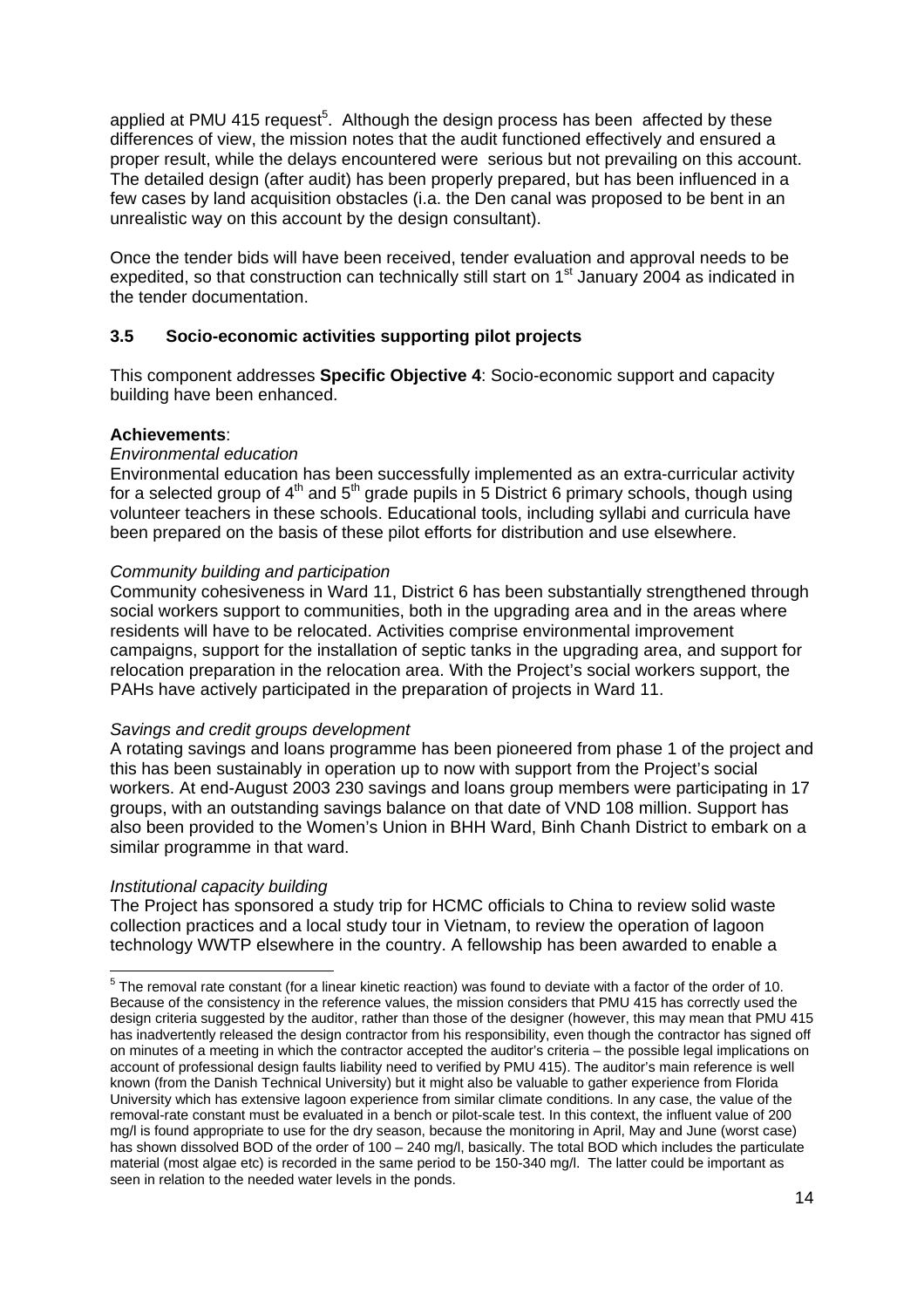PMU 415 staff to participate in an international urban planning and management training course in Belgium. Several seminars and workshop have been conducted.

The Project has provided significant support to the Official Development Assistance Partnership (ODAP) in HCMC, both through general budgetary support and through support for specific ODAP workshops.

#### **Bottlenecks encountered and issues to be resolved**

#### *Environmental education*

Based on the pilot experience which has been perceived as successful, District 6 intends to institutionalise environmental education in primary schools, by using the teaching materials prepared under the Project's auspices. A problem to be overcome is to find financial resources for this from the HCMC education and/or environment budgets, for it to be sustainable. The Department of Natural Resources and the Environment (DONRE) requires a proposal from District 6 for this purpose, along with an assessment of achievements to date.

Given its successful initiating effort, PMU 415 needs to consider what the Project can realistically do during the remaining project period to support the quest for sustainability beyond the development and dissemination of teaching materials. In the mission's view it would be reasonable for the Project to support District 6 in the preparation of its proposal to DONRE, including an assessment of the degree of success of the efforts to date. The mission also endorses the intention to re-focus the Project's support effort on training the teachers, and continuing the effort to improve teaching materials prepared.

#### *Job creation and vocational training*

Only incidental support has been extended through the social workers team for job creation and no support has as yet been provided for vocational training. Job creation efforts in phase 1 of the project were not successful, according to the phase 1 final report, but this was used as an argument to shift support to vocational training. However, according to PMU 415 it is not likely that useful outcomes will be achieved in a significant way on both counts within the context of the Project. PMU 415 therefore proposes to discontinue these activities and to reallocate the resources set aside for this in the BTC side of the Project budget.

The mission concurs with this suggestion, as it appears that the objectives these activities would serve (which are obviously very important in their own right, particularly for the PAHs to be relocated to the S&S area in Binh Chanh District, who will lose the socio-economic safety net they have in Ward 11, District 6 when they relocate), cannot realistically be addressed significantly within the present scope of the Project. To make a meaningful contribution to achieve these objectives would require a completely redefined project scope, which would not be advisable to introduce mid-way in the Project's implementation period. It is suggested, however, to formally raise this at the next Steering Committee meeting, as the deletion of these items amounts to a (minor) material change in the project scope as per TFF.

#### *Savings and credit groups support*

While the efforts made in sustaining the savings and loan groups have been commendable, the mission notes that the aggregate volume of savings and loans, as well as the number of groups and group members, has not grown since late 2001. The mission understands that this is so because the existing groups' rules provide little incentive to save first and then borrow, rather than withdrawing savings in times of need (typically major withdrawals occur every year in the month and a half running up to the annual Tet festival). The mission further notes that the BTC budget line to support these efforts has hardly been utilised to date.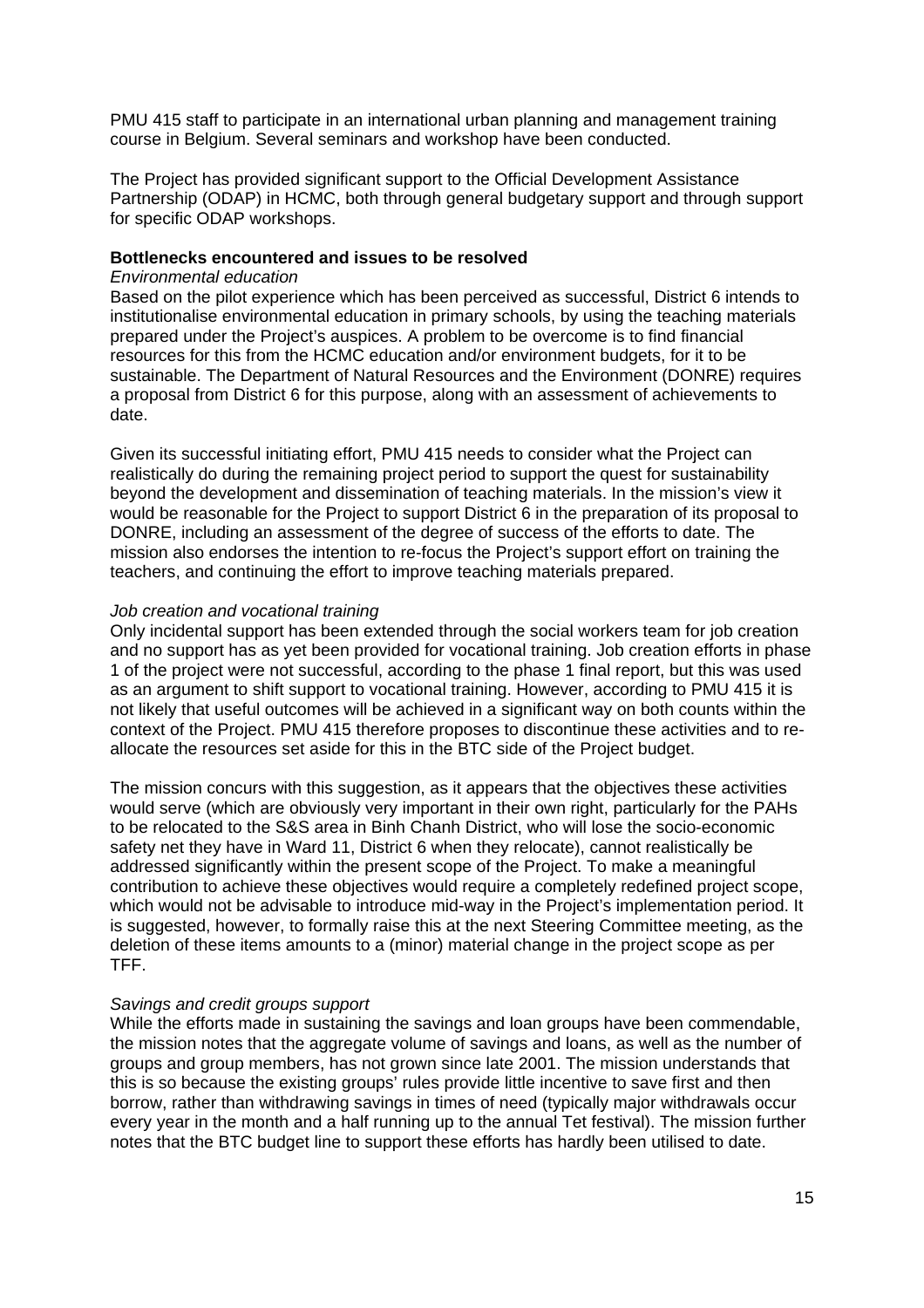<span id="page-16-0"></span>There is clearly a need to design and introduce a set of incentives to save in the savings and loans scheme to ensure that the aggregate asset balance will grow, and to thus provide investible capital for the participating PAHs to use in case of emergency, for purpose of livelihood investment or for investment in shelter. This will be of particular importance for those PAHs who will need to mobilize significant resources to meet the balance costs of their apartment/plot purchase and for starter house construction (supported by construction loans as needed). BTC resources available are adequate for this purpose and their utilisation will help to bridge the gap between land compensation awards for the PAHs and the purchase prices of the apartments and S&S plots as noted in section 6.4 below. Consideration may be given to the design of a matching grant arrangement to be provided by Project (BTC) resources to the concerned PAHs, proportional to the amount of savings generated (at a particular point in time or over a pre-specified period), provided that the proceeds of this will be devoted to Ward 11 apartment or S&S plot purchase, or to house-building in the S&S location. There are various possible ways to implement this, depending on the balance between the objectives of stimulating PAH savings or helping the poorest PAHs to meet the balance costs of their apartment/plot purchase<sup>6</sup>.

#### *Dissemination of project activities and institutional strengthening*

Very little use has been made to date of the resources available to put the project's activities on the map through use of the media. In the mission's view, this needs to be stepped up in the interest of enhancing the appreciation of the Project's work by the public, by HCMC officials and by other interested parties. Similarly, limited use has been made of the resources available to strengthen institutional capacity through staff training, study tours and updating of maps. It will be useful to work out a programme of activities on this count for the remainder of the Project period.

#### **3.6 Project management**

#### **Achievements**:

In the mission's view PMU 415, supported by the two long-term BTC advisors, has managed to develop a cohesive internal project management capacity with good and enthusiastic technical staff capability to handle project complexities to date. Co-operation between the two sides generally appears smooth, in spite of occasional professional differences of view.

PMU's internal reporting is done frequently and timely on a component-by-component basis, using a narrative style. Management follow up on major outstanding issues has generally been done in a responsive way, but ad-hoc, reacting to problems as they emerge, rather than anticipating/controlling them and using the project's institutional resources, including the Steering Committee (SC), to full advantage (the above-noted land compensation problems and procedures, the STS transfer issues and the Ward 11 tender evaluation problems are examples).

The PMU has updated project implementation progress schedules and financial projections three times since the start of the Project, at the occasion of the progress reports for the SC meetings in September 2002 (in which these projections were formally approved) and in April 2003, as well as in conjunction with the September 2003 mid-term review mission (attached as Annexes D and E), to be approved by the next  $(3<sup>rd</sup>)$  SC meeting scheduled for November 2003. At the 1st SC meeting a modified logical framework for the Project was approved, which amplified and quantified performance indicators related to the intermediate results (see Annex F for logical frame with mission comments).

<span id="page-16-1"></span> 6 In the mission's view a proposal for the introduction of such incentives could be developed in detail in the context of the short-term technical assistance assignment proposed to assist PMU 415 in scoping the envisaged housing construction loan fund (see section 3.3 above).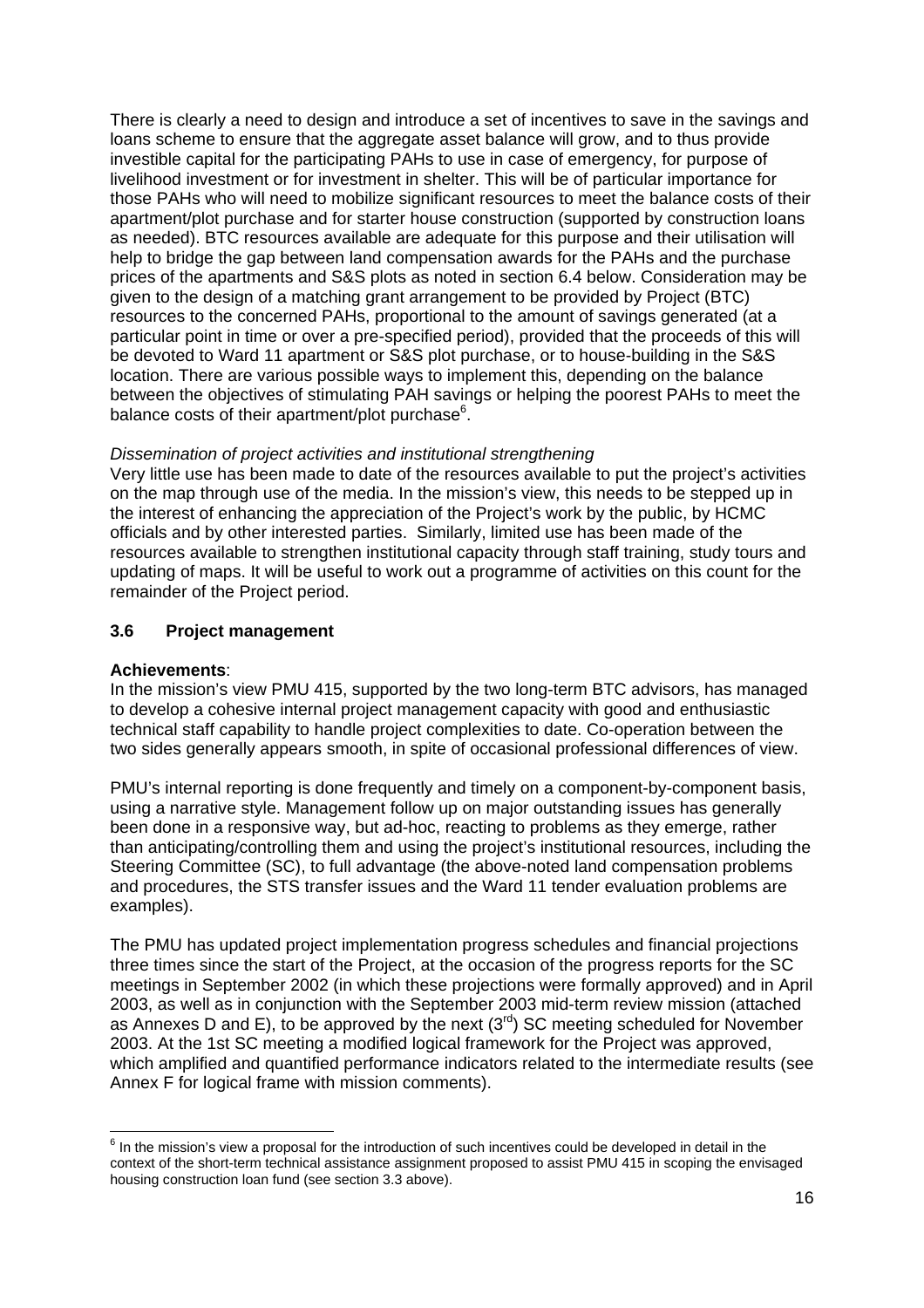## <span id="page-17-0"></span>**Bottlenecks encountered and issues to be resolved**:

Given the imminent construction start of three major physical works packages, which will dominate Project implementation during most of the remaining life time of the Project, there is a need to enhance PMU's contract management capacity, both on the Vietnamese and BTC side, as this capacity is not strongly present within the PMU at present.

Advantage may be taken of the need to replace the BTC engineering advisor (who is leaving the Project end-2003) by a municipal/environment engineer with strong contract management experience. This person should preferably be in place by November 2003 to ensure an overlap with the current incumbent, and, assuming that construction on all packages will start before the end of the year, to be able to support the contract management capacity of PMU from the start of these major construction packages.

In addition, the mission is concerned that due to the rather traditional sectoral division of sections in the PMU's organisation chart, its staff resources may currently not be used as effectively as possible. Consideration should be given to make use of inter-sectional working groups wherever an integrated approach demands close collaboration of the sections.

In support of contract management, and to strengthen project management more generally and comprehensively, there is a need to strengthen the PMU management information system (MIS) and its operation. More specifically, the introduction of project-wide quarterly management reports may be considered. Such reports should comprehensively update implementation progress status, planning schedules and financial projections on a regular quarterly basis for the purpose of comprehensively informing project management, rather than updating these ad-hoc in preparation for external interventions.

In addition, there is need to frequently obtain guidance from HCMC and BTC authorities on issues beyond the PMU's control, i.a. the recurring problems with HCMC line departments' co-operation, and inadequate compliance with SC decisions when this occurs. It is therefore important for project management to report back to the Chairman of the SC and BTC more frequently than in the SC meetings, which, as a matter of principle should be held every six months. If need be, the size of the SC may be reduced to facilitate timely SC meetings, if that does not compromise the SC's functionality.

# **3.7 Inputs**

**Staffing inputs** from both sides are considered adequate up to now, but additional contract management capability is required as noted above.

### **Budget disbursement**

Due to the delays encountered, disbursement of project funds has been slower than envisaged, with an overall disbursement of 23% for the BTC part of the budget, less than 1 % for the CVF part of the budget, and 26 % for the HCMC part of the budget, all at end-August 2003. Disbursement problems were predictably most pronounced in areas which had most delays (as shown in detail in Annex E), while funds for project management (general means), particularly for staff expenditure, have been utilized more or less as expected.

### **Cost deviations**

The Lagoon WWTP site land acquisition costs at current estimate amounts to VND 114 billion, or about 2.5 times the original estimate in VND terms. In the mission's view this cost over-run could have been much smaller, if land acquisition procedures for the major core of the land had been initiated immediately after the site had been identified (instead of waiting for final demarcation of the site boundaries). The Ward 11 compensation costs increased to VND 55 billion from VND 50 billion as originally budgeted.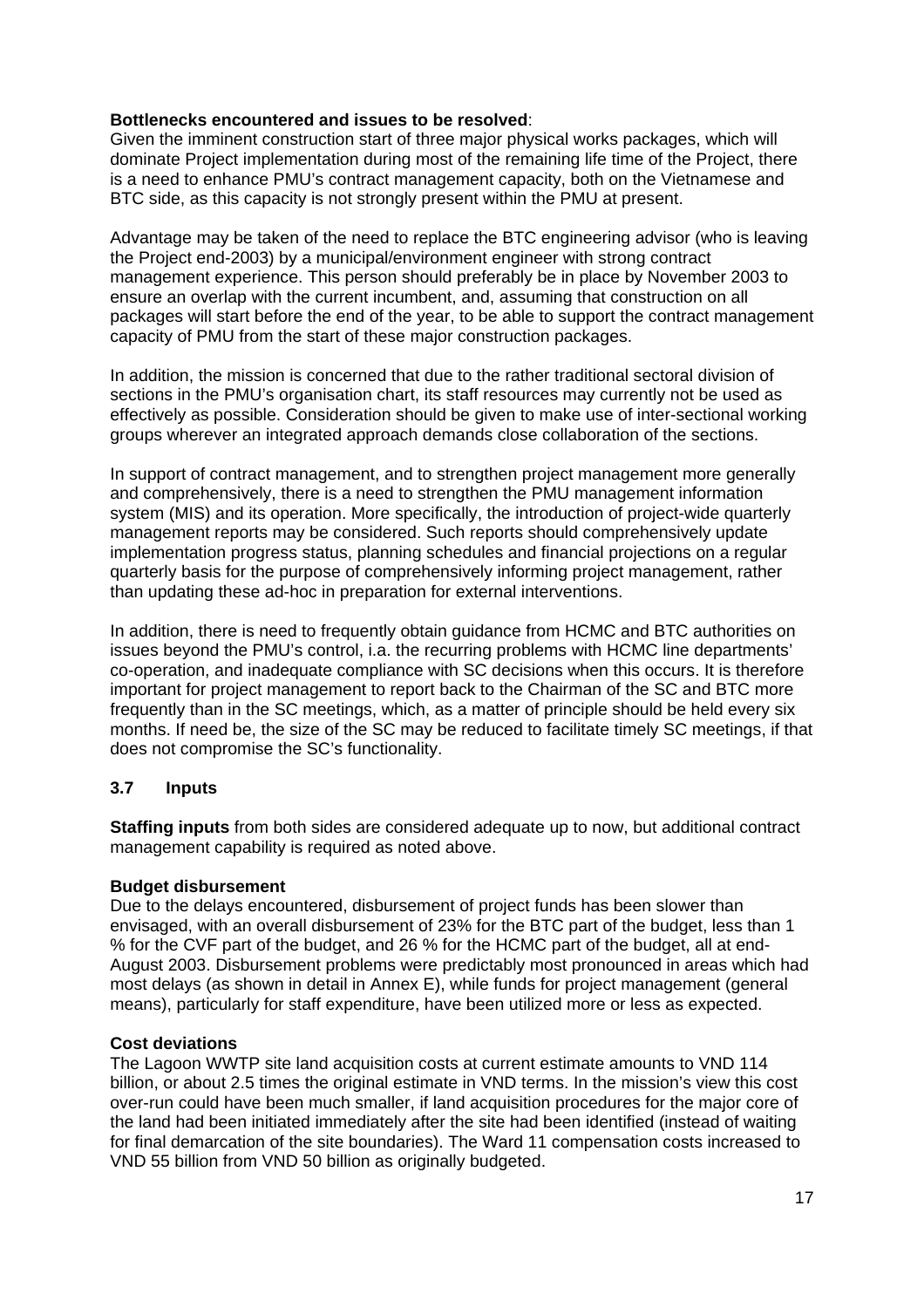<span id="page-18-0"></span>Tenders for the lagoon WWTP and for the Ward 11 construction package are currently in progress. Once the tender offers for both will have been received by PMU 415 by mid-October 2003 cost estimates for these major works will be refined.

The currently estimated lagoon WWTP construction costs suggests an overrun of EUR 390,000, or about 21% over the original estimate (in spite of the EUR/VND exchange rate gain of about 25% between the original financial file and current mid-term estimates), or slightly higher than **overall** BTC project contingencies (to be confirmed by the tender outcome). This is partly offset by savings on some other items in the BTC side of the budget.

In the CVF budget an estimated savings of about EUR 140,000 equivalent are likely to occur on Ward 11 construction package (to be confirmed by the tender outcome). These savings could possibly be reallocated to items with cost over-runs.

# **4 Links to other activities**

# **4.1 Feasibility Study on Sanitation and Urban Upgrading of the THLG Canal Basin**

The Feasibility Study (FS) on sanitation and urban upgrading of the THLG canal was initiated in partnership between the PC HCMC and Directorate General of International Cooperation (DGIC)/BTC in late 2001 to prepare a major project for capital investment in the THLG Canal catchment area with envisaged external support, such as World Bank. The intention was to augment and up-scale the experience of the phase 1 and extension project into a bankable project for external financial support, thus broadening the benefits primarily from the phase 1 experience. The FS project has been managed by PMU 415 concurrently with managing the implementation of the Project.

The work on the FS has helped to place the Project in the THLG Basin context and perspective, and in that sense it has helped Project implementation. Interaction with the Project has been significant (i.a. through joint Steering Committee meetings), which has led to useful cross-fertilisation. On the other hand, it is clear that the FS project implementation has led to an additional management burden for PMU 415, which had an adverse impact on Project implementation.

The output of the FS was used in the formulation of Vietnam Urban Upgrading Project (VUUP – section 4.3 below), in that VUUP includes the THLG canal drainage improvements, embankment roads, off-canal drainage and urban upgrading proposals developed by the FS in the financing package currently under preparation for HCMC.

# **4.2 ODAP**

The Official Development Assistance Partnership (ODAP) in HCMC is a forum for exchange of information and capacity building on (urban development) projects assisted by ODA in the city. Its secretariat is vested in the ODA Project Management Division of the HCMC Department of Planning and Investment. ODAP was established in 1999 with support from UNDP, World Bank, ADB and several bilateral support agencies, including the Directorate General of International Cooperation (DGIC) of Belgium. Belgian support has been coursed through the project from phase 1, and, as noted in section 3.5 above, the Project has provided significant support to ODAP, both through general budgetary support and through support for specific ODAP workshops.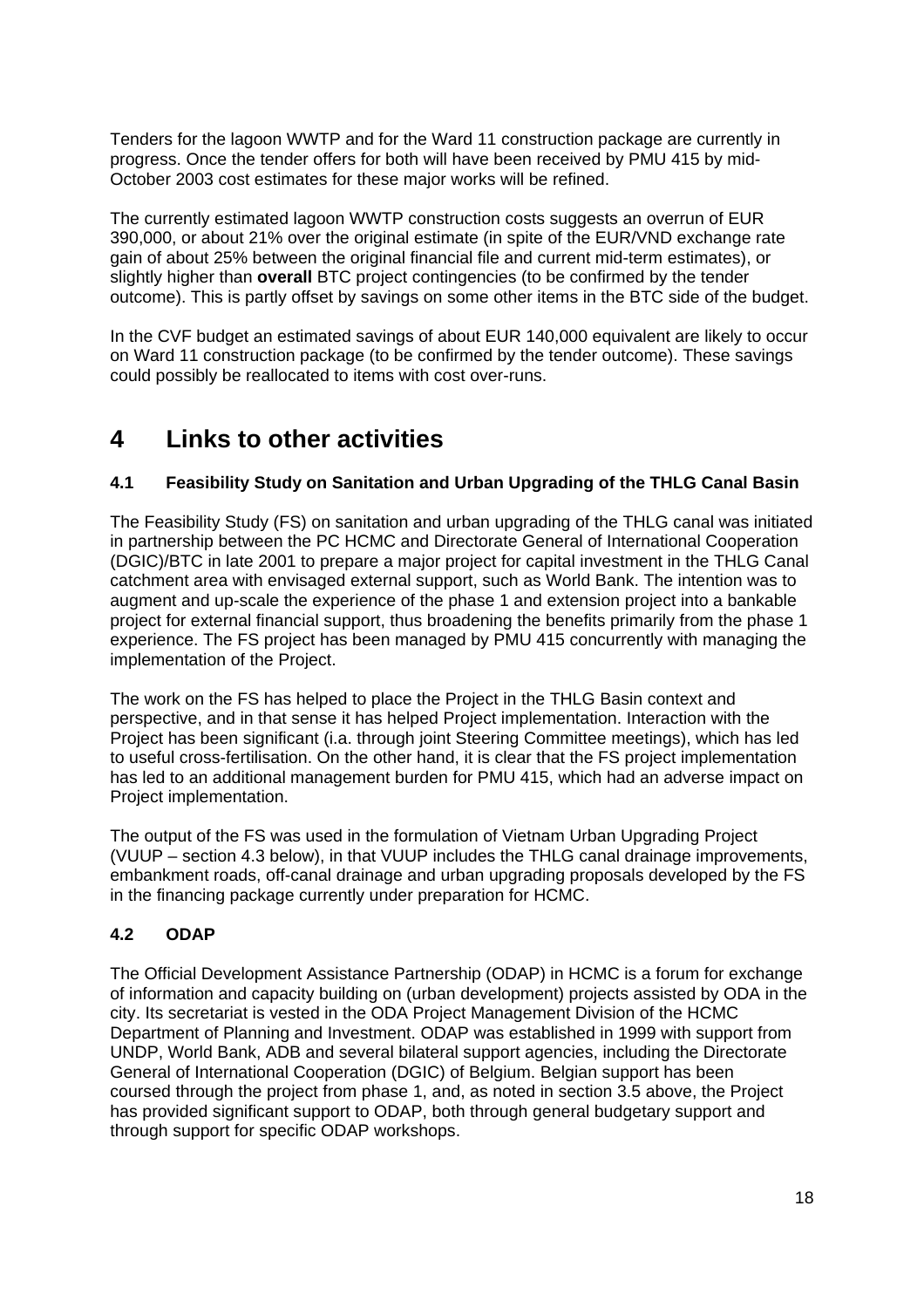<span id="page-19-0"></span>ODAP has fulfilled a very useful function for the Project, and particularly for project management, through its information-sharing activities, as articulated by its newsletter (of which 16 have been published since ODAP's establishment), its PMU forums (8 forum meetings held to date), and through its workshops (8 conducted to date) on a variety of subjects. Continued participation in ODAP events will be beneficial for the project in the mission's view. In addition, it may be considered to conduct the end-of-project evaluation for the Project under ODAP's auspices.

# **4.3 Vietnam Urban Upgrading Project (VUUP)**

The Vietnam Urban Upgrading Project (VUUP) is a major urban development project to be supported by World Bank and Agence Francaise de Developpement (AFD), intended to operate in four cities in Vietnam, including HCMC. World Bank pre-appraisal of the project took place in April 2003, with project appraisal envisaged in October 2003, for a World Bank loan to be effective for VUUP by the end of 2004. In HCMC VUUP will comprise support for low-income area upgrading, urban infrastructure development, resettlement housing for the urban poor, land and housing management, and micro-finance for housing improvement. Costs of the HCMC part of the project (two phases will be about \$ 300 million, with 54% of total costs to be financed by World Bank and AFD and the balance from government resources.

The VUUP project design in HCMC builds significantly on the experience of the Project to date, on the ADB supported Housing Finance Project (with regard to the micro-finance for housing improvement) and on the BTC-supported Feasibility Study for the THLG Canal Basin (section 4.1 above). As displayed in the World Bank's pre-appraisal mission's Aidememoire, there are a significant number of policy decisions to be taken for which the lessons from the Project's implementation will be vital, particularly as related to low-income area upgrading and resettlement housing for the urban poor (and to a lesser extent to urban infrastructure development).

VUUP's project principles are as follows:

- Active community participation in all stages of preparation, design and implementation;
	- Relocation and/or resettlement will be minimized;
	- Infrastructure designed to appropriate functional technical standards that are affordable to the city and to communities;

The project will improve the living conditions of all residents living in the project area These principles are quite similar to the principles underlying the design of the Project.

Due to the delays encountered in the Project's implementation, there is an opportunity to utilise some of the VUUP preparatory inputs in further Project development. This particularly applies to the housing micro- finance component of VUUP, the preparation of which provides some important institutional assessments<sup>[7](#page-19-1)</sup> which will be useful for the development of the housing construction loan programme in the Project (see section 3.3. above).

# **5 (Anticipated) results/outputs**

# **5.1 Solid Waste Collection/STS**

Project activities to date have resulted in some reduction of solid waste in the THLG Canal, and in the improvement of solid waste collection organisation and tools used, with a focus on

<span id="page-19-1"></span> 7 See: Vietnam Urban Upgrading Project, House Improvement Micro Finance Component (3b): Design and Implementation Partners, by Judith Brandsma and Loan Duong, April 2003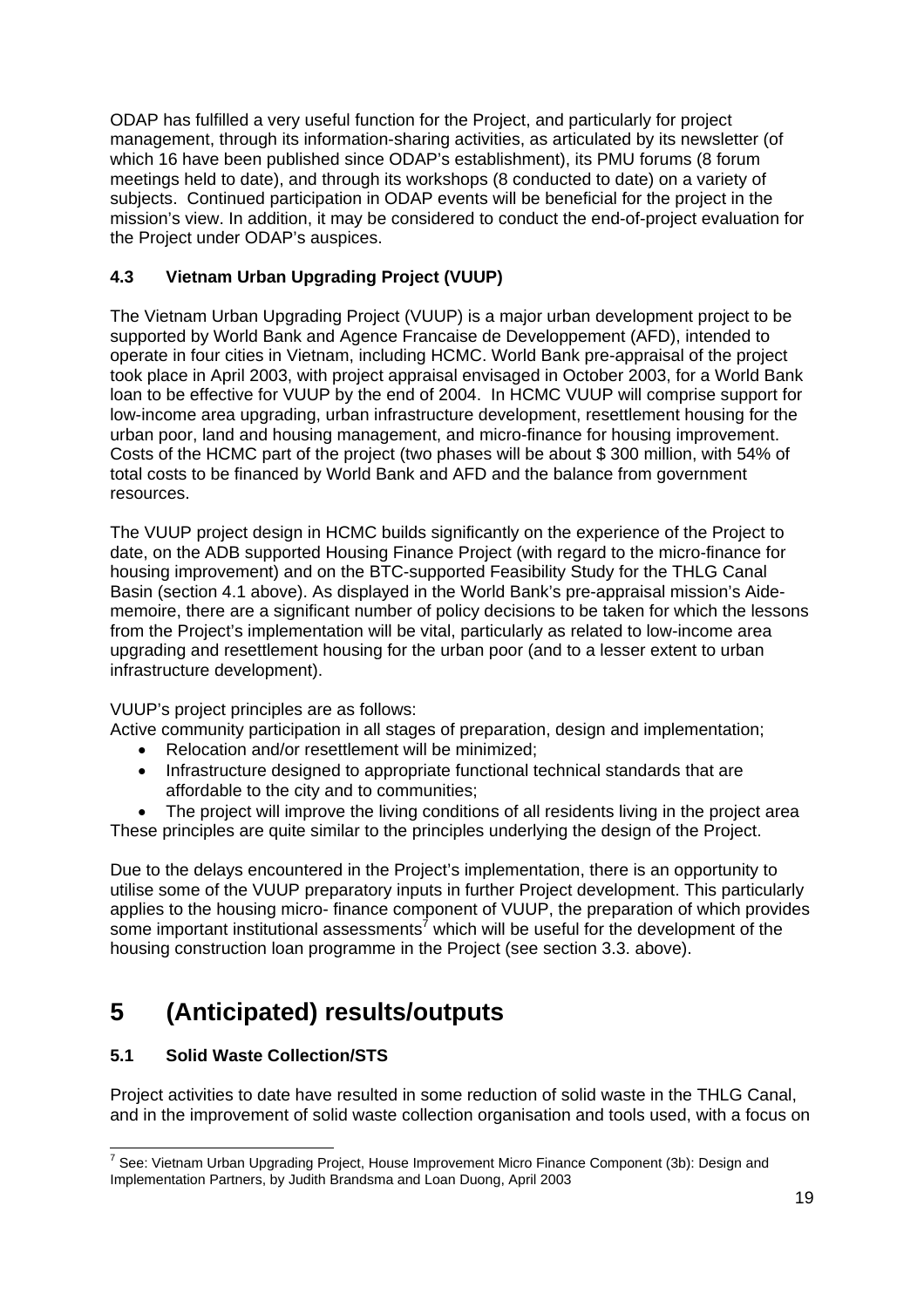<span id="page-20-0"></span>improving conditions for the private collectors. The interface between the public and private operation has been addressed as well. Collection has been reorganized in due time with focus at facilitation of the handling in the alleys and other areas where the District 6 Public Services Company cannot make use of their vehicles and tools for collection. Specific outputs already achieved comprise the following:

Private collectors in Wards 3, 4, 7 and 8 of District 6 have been organized and given license (or sub-contracted) to provide the collection services in their area. Their reorganized routes save time and ensure sustainable collection through collection shares allocated to the licensees as fairly as possible. About 85-90 % of the households along the routes in the above wards have signed contracts with the collectors (lowest in Ward 4 at about 70%). 10% of their licensed fee of around 2.000.000 VND /month will be handed over to the ward for the ward's support and management.

The private collectors have been given provisions in form of uniforms and access to credit to take over the ownership of the newly designed and constructed pushcarts provided by the project. These carts have been designed to improve the efficiency and occupational health conditions, and the design enables the collectors to dispose off their loads in an effective manner with pre-sorting at the new public service facility (below) instead of in the streets.

In Ward 7, the new public service reception point is a specially designed Small Transfer Station (STS), which has been constructed at an optimal location for the private collectors, i.e. within a radius of 1.5 km. It includes a building with container lift, container ponds where the collectors can tip their load of easily, and parking facilities for the carts, which the mission considers to be a good solution to the overnight storage and safekeeping problem. The STS appears of high international standard in the mechanical and hygienic sense. The STS system includes two container trucks and 4 containers for the waste transport to the disposal site. The STS delivers the waste un- compacted to the disposal site. The trucks of Hyundai are specially designed container trucks with a hydraulic tip to enable emptying the containers, which are designed for top loading and end un-loading.

The STS system is to be operated by District 6 Public Services Company (PSC), for which reason its staff has been trained in the mechanical operations. The PSC has demonstrated that it is prepared for sustaining the operation, but it has not yet fully resolved the spatial overlap between the public services (on the main roads) and private operators (in the alleys).

# **5.2 Ward 11 upgrading and apartment resettlement pilot project**

### **Envisaged physical outputs**:

The number of apartments to be built was originally envisaged to be 200-210 units. Current detailed design provides for 253 apartment units to be built, which will provide some 20 -25% more on-site relocation opportunities than originally foreseen. The detailed design also provides for a local area market and a community centre, and for significant additional connecting roads as compared to what was originally foreseen in the TFF.

### **Likely impact on HCMC financial position**:

As the construction costs for the apartments and area infrastructure are 100% financed out of the counter value fund (CFV) part of the Project budget, while Ward 11 land compensation costs (at VND 55.5 billion) are 100% financed out of the HCMC side of the budget, the impact of this component on the city budget will be a net resource outflow of VND 20.0 billion, assuming that the proceeds of the apartments sales (estimated at VND 35.4 billion) will be deposited in the HCMC accounts.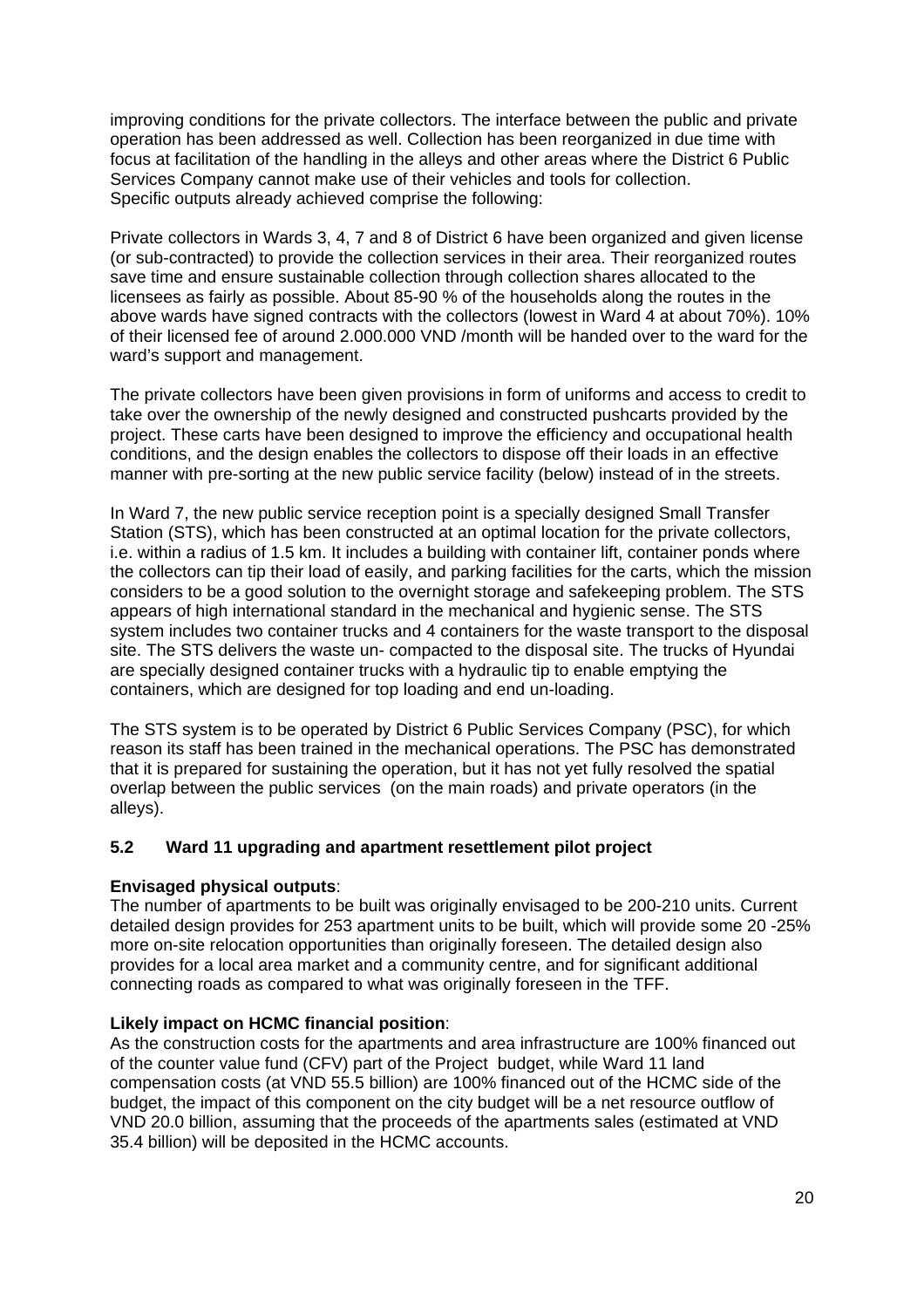# <span id="page-21-0"></span>**Sanitation in the upgrading area**:

The sewer and drainage system infrastructure in the upgrading area can form a base for a more comprehensive system in which sewerage is separated from drainage and flood protection. However, it is understood that the master planning for the drainage of the THLG water shed is likely to be a compromise, where only the lower part of the canal will have a separated collection system to cut of the sewage inflow from the canal, together with new urban areas having separate systems. The provision of septic tanks in the upgrading area under the Project's auspices fits well in that context, and deserves to be extended for maximum impact.

# **5.3 Sites and Services resettlement pilot project**

# **Envisaged physical outputs**:

The number of sites to be provided was originally envisaged to be 150. The detailed design provided for 138 plots, while the current updated implementation schedule envisages only 119 plots, or 20% less S& S relocation opportunities than originally foreseen. This may be problematic, given the fact that 26 (mostly) farmer households currently living within the adjacent Lagoon WWTP site will need to be accommodated as well as PAHs from District 6. The detailed design also provides for a primary school building instead of the local market building originally foreseen in the TFF.

# **Likely impact on HCMC financial position**:

As the construction costs for the S&S sites infrastructure and for the primary school building, as well as the housing construction loans are 100% financed out of the BTC part of the Project budget, while land compensation costs (at VND 6.9 billion) are 100% financed out of the HCMC side of the budget, the impact of this component on the city budget will be a net cash resource inflow of VND 4.9 billion, assuming that the proceeds of the S&S plot sales (estimated at VND 11.8 billion) will be deposited in the HCMC accounts. In addition, the PC HCMC/DPC authorities budgetarily save the capital outlays on the primary school that would otherwise have been funded out of HCMC resources.

### **5.4 Lagoon wastewater treatment plant pilot project**

The watershed for the Den canal has a population in the order of 120,000 persons at present (estimated 200,000 population in 2020). It is a sub-urban area in which existing settlements are rapidly densifying, and which has significant pressure from new housing development. The treatment site is an area with wet land characteristics in most of the available 37 Ha. site. The canal flow in the dry season is approximately 30,000 m3/day, and in the wet season many times more. It drains the area, which until a few years had very little industrial activity, so the canal is assumed to be heavily polluted primarily by human waste water, but solid waste can be a pollution element. The mission was unable to verify if unforeseen industrial wastewater generation will impair the potential treatment capacity of the WWTP. The wastewater treatment plant is a pilot project in a sub-urban area, which in technical terms is understood as plant from which lessons can be learned and good results demonstrated/ copied. Its eventual impact will depend very much on extensive use of the plant for testing different treatment modes.

The detailed design has been completed for wastewater treatment of the Den canal through aerated lagoon technology, and tendering is ongoing, as noted in section 3.4 above. The DEN canal is basically an open sewer so the Project simulates a sewer main pipe to a treatment plant in a traditional wastewater system, but it also simulates a direct measure to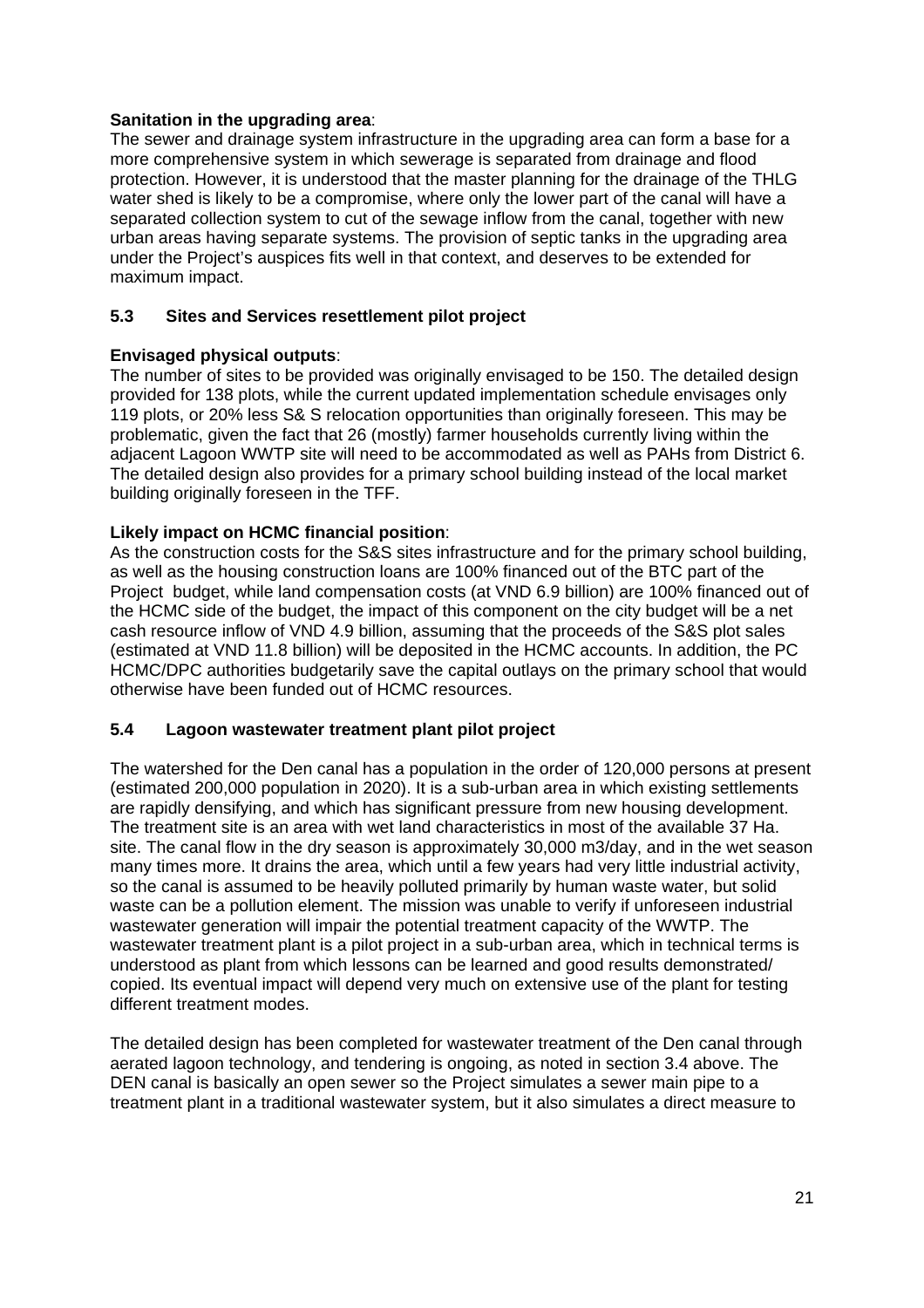<span id="page-22-0"></span>improve the water quality in a stream/river by lagoon technology. Output standards for these are not the same<sup>[8](#page-22-1)</sup>.

With regard to conceptual design and related technical issues, potential impacts are as follows: the advantage of using lagoon technology should be to apply a more "natural method" with very little or no chemical inputs (and operational costs), but the land area available is insufficient for this process, so aerated lagoon technology has been chosen. This requires less space due to the higher "chemical input" (primarily oxygen). The possible impact of using the extended lagoon technology is that it keeps or improves the retention capacity for storm water (short rains) to reduce flooding (but this may not be significant in this case, as the WWTP has been designed to be built at higher level than the surrounding ground level), and that surrounding urban settlements will have more open area and a better micro-climate or breathing space. The water will affect the airflows by cooling evaporation, and the sight of the low buildings in the plant can be hidden by bushes and trees in a much narrower strip than around traditional wastewater plants. This will be achieved without bad environmental impacts, like noise and odour, if operated properly. The disadvantage of the aerated lagoon technology is the land requirement, which amounts to 5-6 times the land take for traditional plants. This is due to the limited process capacity per surface unit, and the sensitivity to overloading, if the flow is not stable enough inside the treatment plant. The land problem is particularly important in rapidly urbanising areas where land prices are rising quickly. Obviously, actual outcomes along the above dimensions and the potential for replicability cannot be assessed yet at this stage.

As currently foreseen, upon completion of the plant in 2004, the year 2005 will be used for test running in different modes for the treatment plant in order to generate lessons learnt about the effect and efficiency of the plant, as the plant is unusual in a suburban context without gravity flows available from the physical features in the area. The ultimate Project Impact will therefore depend on expert inputs to engage and coordinate research from the individual institutions and the investigations of effect, efficiency and reliability of the plant tools. In particular, an opportunity exist to find methods of manipulating the technical facilities in order to achieve maximum environment impact at lowest cost-benefit ratio. The mission also finds it important to combine the opportunity to have breathing space and a major and highly needed infrastructure element.

# **5.5 Socio-economic activities supporting pilot projects**

# **Environmental education**:

The outcome of the environmental education support activities in 5 primary schools in District 6 is widely perceived by the participating teachers as having a positive impact, and this perception is shared by the mission. Several hundreds of pupils have increased their environmental awareness. A cadre of teachers has been formed who have developed specific capability in this area. The teaching materials developed and disseminated comprise a major milestone to the sustainability of the effort.

While the positive results are thus considerable, a drawback is that the environmental education effort has not been coordinated/integrated with the environmental campaigns addressed at the PAHs in the Ward 11 project area. This limits the impact of the current effort, but its institutionalisation will obviously extend to include pupils presently living in the project area. An additional limitation has been the voluntary nature of the extra-curricular effort for selected grade 4 and 5 pupils. Ultimately the objective should be the immersion of environmental issues in the regular compulsory school curriculum. If retained as an extra-

<span id="page-22-1"></span><sup>&</sup>lt;u>edd</u><br>8 The key parameter in this context is the Biological Oxygen Demand (BOD), which should be less than 50 mg/l in the outlet of the treatment plant, while the surface water quality standard specifies a BOD lower than 25 mg/l for Class B water (not to be used for drinking water and not for fishing).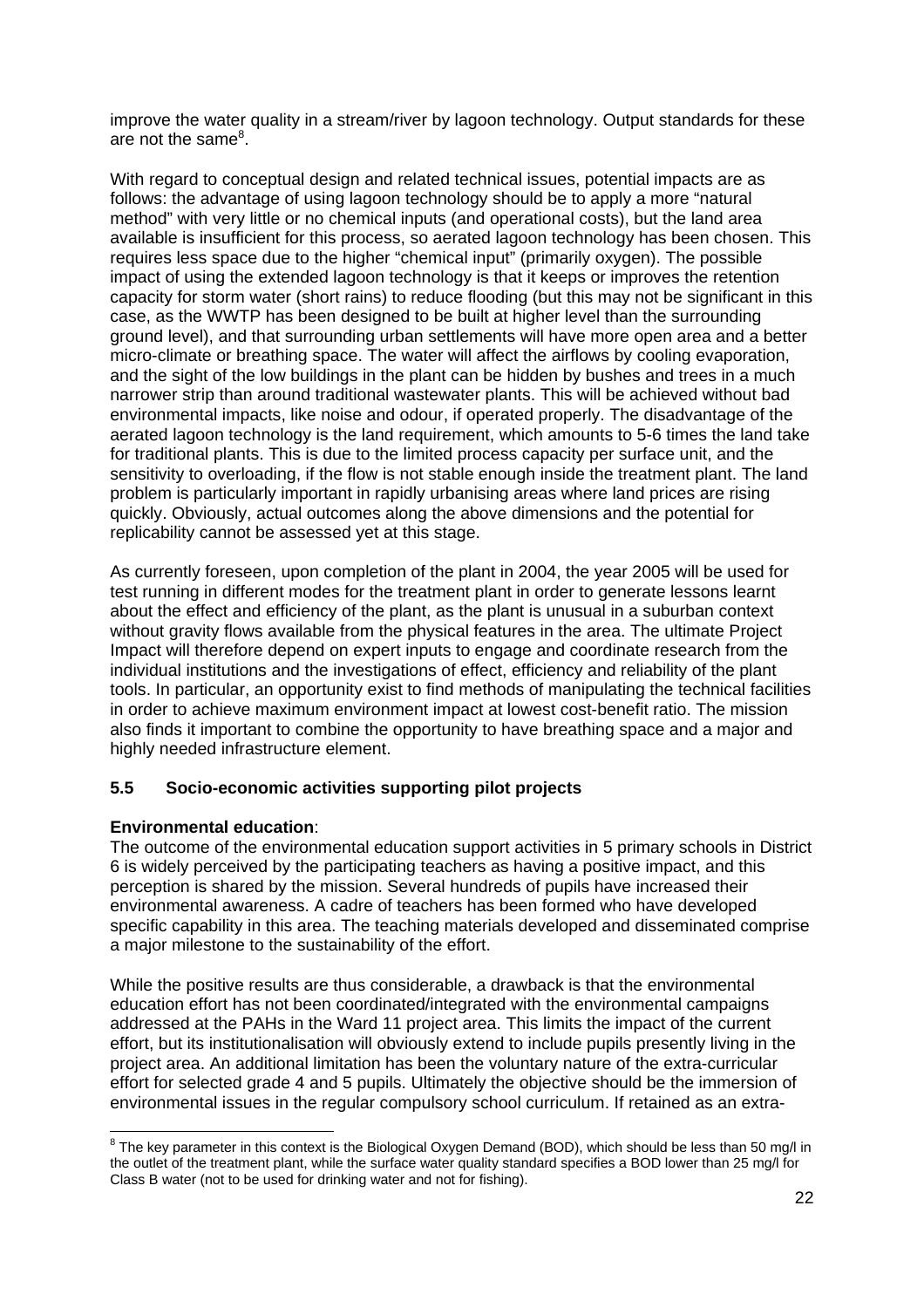<span id="page-23-0"></span>curricular activity, efforts should be made to ensure that larger number of pupils participate and benefit, while teacher should also be appropriately compensated for their efforts – an issue of inadequate resources, which will hopefully be addressed by the District 6 institutionalisation proposal noted in section 3.5.

## **Community building and participation**

As noted in section 3.5 community cohesiveness in Ward 11, District 6 has been substantially strengthened through social workers support to communities, both in the upgrading area and in the areas where residents will have to be relocated. Without this support it is unlikely that cohesion of project activities in Ward 11 could have been maintained, particularly in the face of the considerable delays encountered. The concept of community participation in project preparation and design has been successfully pioneered.

Given that successful development, there are clearly opportunities to apply the same approach equally successful to project implementation monitoring and support both in Ward 11 as well as in the S&S development. Consideration may be given to establishing a PAH monitoring group with formal responsibility of assisting PMU 415 in supervising the apartments and S&S infrastructure construction to enhance quality control. Allocation of the apartments and the S&S plots to the individual PAHs will benefit particularly from the approach, but this must be strongly supported by the social workers team in view of the vested interest of individual PAHs.

# **Savings and credit groups support**

While the efforts made in sustaining the savings and loan groups have been commendable, the mission notes that the aggregate volume of savings and loans, as well as the number of groups and members, has not grown since late 2001, as noted in section 3.5.

The impact of the development of the savings and loans groups will be considerably enhanced if the BTC resources for this budget line will be used to design, introduce and financially support a set of incentives to save in the savings and loans scheme to ensure that the aggregate asset balance will grow, and will provide investible capital for those PAHs who will need to mobilize significant resources for investment, e.g. to meet the balance costs of their apartment/plot purchase and for starter house construction (supported by construction loans as needed). BTC resources available could i.a. be used as a matching capital grant as a reward for having achieved a certain level of savings, with the enhanced balance at the end of the savings period to be used to help to bridge the gap between land compensation awards for the PAHs and the purchase prices of the apartments and S&S plots, as noted in section 6.4 below. This should be seen as complementary to the construction loan facility for S&S development.

# **6 Project implementation risks**

# **6.1 Continuing compensation settlement and tendering delays**

The discussion in the above sections is based on the assumption that all three major construction contracts will start by end-2003. This is only possible, if the following conditions can be met:

- compensation policy and amount in BHH ward, BC District will be approved as soon as possible (PC HCMC undertaking received), and compensation amounts will have been paid to farmers by late November 2003 by the latest, so that the contractor can take vacant possession of the site;
- lagoon tender evaluation and its approval, and contract negotiations and its approval will have been be completed by end-November 2003;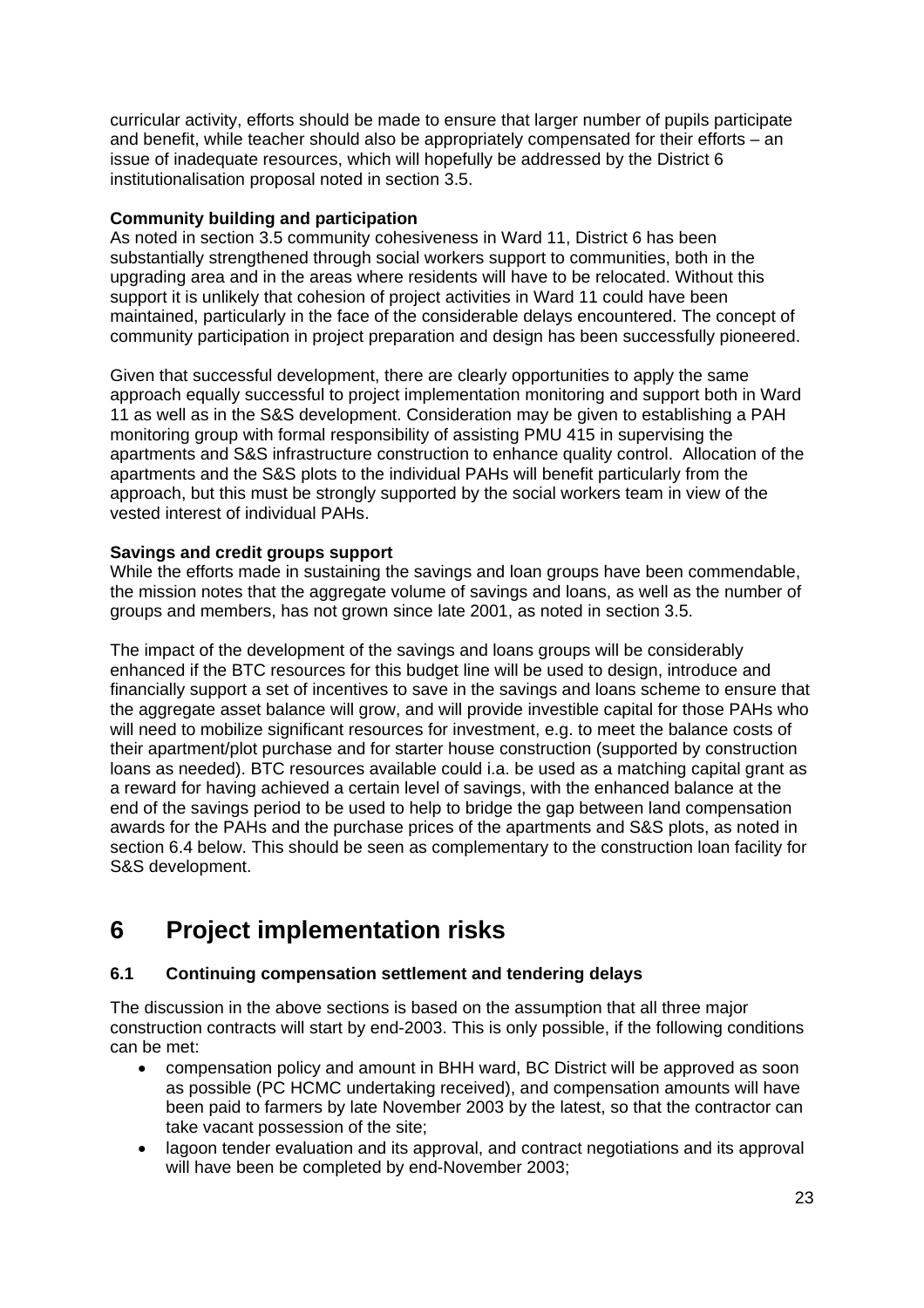<span id="page-24-0"></span>• re-tender of Ward 11 apartment housing/infra/embankment package evaluation will have been approved, and contract negotiations completed and approved by end-November 2003.

Some of these conditions are more difficult to fulfil than others, but it is clear that the overall risk of further delays is significant.

# **6.2 Further cost-overruns**

As noted in section 3.7 above, tenders are in progress for the WWTP and the Ward 11 package of infrastructure, housing and community facilities, with contracts to be awarded later in 2003. The S&S construction contract has been awarded and construction will commence shortly. Additional cost-overruns beyond those currently foreseen may arise, so in revising the level of contingency funds provisions for these three major civil works packages this risk should be explicitly considered. Obviously this risk will have been reduced significantly after the tender award for the WWTP and the Ward 11 packages. For that reason it may make sense to await the outcome of those before finalising BTC and CVF budget revisions.

# **6.3 Inadequate construction supervision of major physical works contracts by PMU**

As noted in section 3.6 above, the PMU is currently insufficiently equipped to adequately supervise the three major contracts of physical works envisaged to start by the end of 2003. Supervision deficiencies may lead to further delays, difficulties in resolving conflicts with the contractor and, if unchecked, potentially sub-standard construction. This risk can and should be addressed by reinforcing PMU's contract management capability, as suggested in section 3.6 as soon as possible.

# **6.4 Financial constraints**

There are two potential financial constraints, which may also cause further implementation delays:

- HCMC financial constraints in timely meeting large compensation cost overruns, particularly that adequate financial provision is available in the HCMC budget for 2003 to meet all BHH site compensation payments in full, and if so, that these monies will be claimed in time by district authorities (BC district is on the critical path);
- That adequate financial provision may not be available in the 2003 CVF to enable a first payment on the Ward 11 construction package by the end of the year.

The risk under a) above is considered significant, even though the PC HCMC has indicated in the end-of-mission wrap-up meeting that it will make best efforts to meet these cost overruns timely. A fall-back position could be to meet and disburse land compensation costs required to start construction of the S&S infrastructure and of the re-channelling of the Den canal before the end of the year 2003, with a second disbursement for land compensation required to acquire the area for the first phase of the lagoon WWTP construction to take place early in 2004, and a final payment (to cover land acquisition required only during the second phase of the lagoon construction) to take place by the middle of 2004 $9$ .

The seriousness of the risk under b) is unknown to the mission. Given the fact that a first payment to the contractor will need to be made upon contract signing, hopefully before the end of the year 2003, it will be prudent to re-confirm at national level that these funds will be available timely.

<span id="page-24-1"></span> 9 The alternative of not proceeding with the Lagoon WWTP at all in view of the very significant cost increases was raised by the mission. The PC HCMC has indicated to the mission that it wishes to proceed with WWTP development in spite of these cost increases.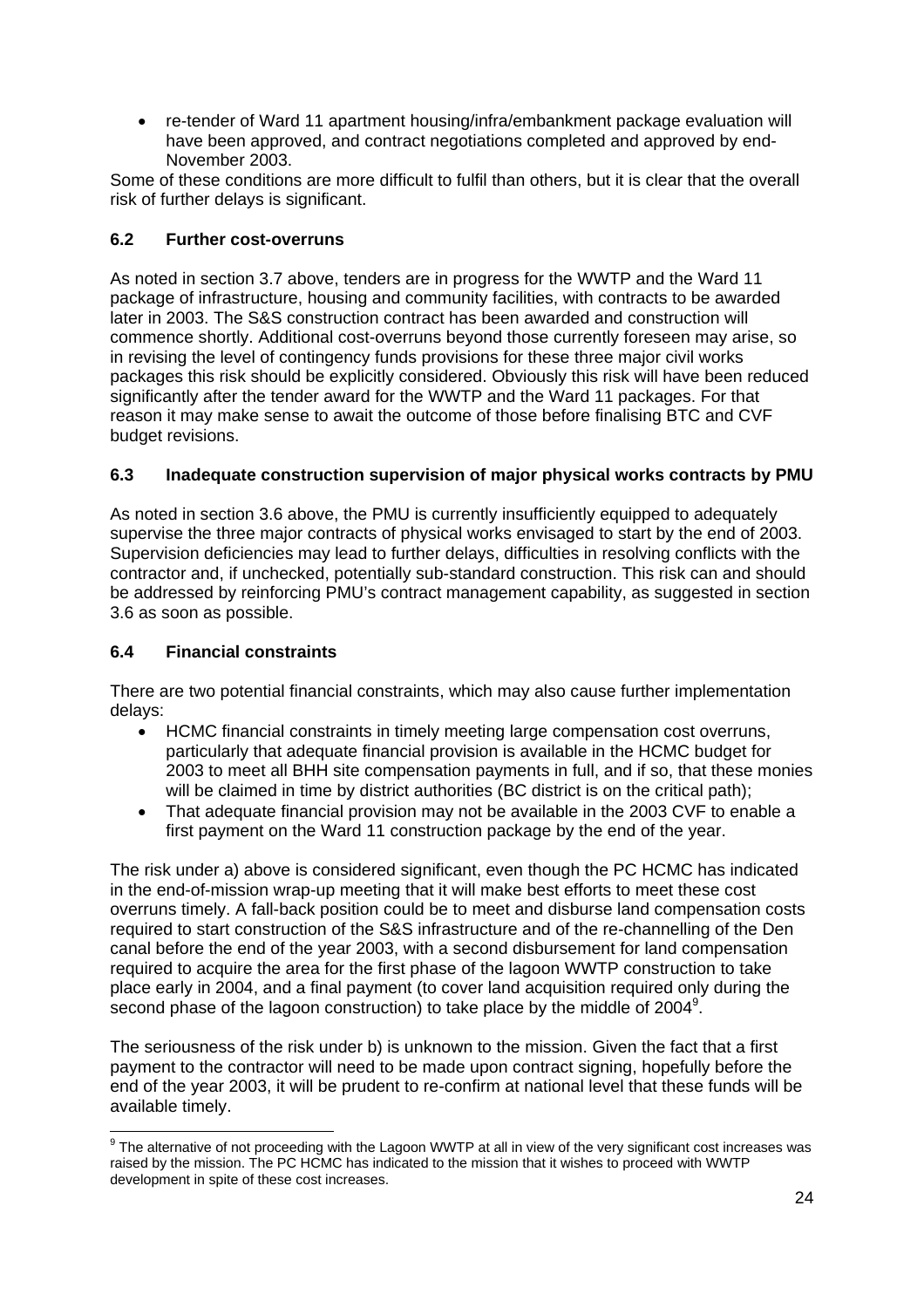## <span id="page-25-0"></span>**6.5 Non-acceptability/affordability of relocation options by PAHs**

In the mission's understanding, the PAHs are quite familiar with and accept the technical features of the relocation options. A major source of uncertainty for the PAHs is the continuing uncertainty as to the award of specific units/plots to each of the PAHs, the affordability of the apartments and S&S options and the time of their availability. In consequence, some 30 PAH have decided not to wait for any further delays and rather take the cash compensation and re-settle on their own. Fortunately this is only a relatively small proportion to date, but further implementation delays will cause that behaviour to be emulated by others.

The approved policy on purchase prices for the apartments provides for both direct purchase with payment in full, as well as for leasing (rental) the units with fixed (interest-free) monthly payments during a 30 or 50 year's period. The basic intention in the approved compensation policy is that PAHs will generally use their compensation awards to buy an apartment (or an S&S site in BHH Ward, Binh Chanh District). Households with a compensation award of VND 50 million or less do not have the option to take this award in cash. The approved compensation policy provides for cash adjustment for the excess of the compensation amount over purchase price (resulting in a balance cash payment to the PAH, if any) or viceversa (cash payment of the balance by the PAH required), and for interest-free payment in instalments over a maximum 10 year period.

A comparison of approved compensation awards to date and purchase prices of the apartments carried out by the mission based on data provided by PMU 415 suggests that, **on average**, purchase prices (in the aggregate set at construction cost recovery levels, including the ascribed land acquisition costs) can be met out of the compensation awards to the extent of 75% (i.e. the average amount of compensation to the PAHs as known at the time of the mission will cover 75% of the average purchase costs of the units by the PAHs). For the S&S plots a similar comparison suggests that compensation coverage of the purchase price is more than 100% **on average**, leaving some excess compensation funds to be utilised for starter house construction.

However, this will present problems for the poorest PAH, who generally receive relatively low compensation awards: given approved purchase prices of the apartments of VND 69 million upwards and of S&S plots of VND 81 million upwards, direct purchase will be impossible for those households whose compensation will significantly fall short of that amount (minimum compensation as per policy is VND 25 million). Even payment of the balance in monthly instalments over a 10 year period may be out of reach for the poorest, with only the above long term lease (preferably hire-purchase rather than rental) options in the apartments being affordable<sup>10</sup>. This underscores the importance of agreeing terms and conditions with each of the households concerned that fit within the approved policies, but match their ability and willingness to pay<sup>11</sup>, as noted in sections  $3.2$  and  $3.3$  above.

In addition, the affordability of the S&S housing option will be even more problematic for those (poor) PAHs who undoubtedly will have to pay for their plots in instalments. Such

<span id="page-25-1"></span> $10$  Of the 119 households for whom compensation had been awarded at the time of the mid-term review, 7 households in the upgrading area were awarded compensation for part-demolition of their house, but do not require relocation. Of the remaining 112 households (all to be relocated), 39 households are to receive compensation awards lower than VND 70 million. A quick survey of 34 out of these 39 households carried out by the social workers team of PMU 415 at the mission's request suggest that ability to set aside monthly household savings to meet payments towards a house is very limited, in the order of magnitude of VND 100-200,000 per month at most.

<span id="page-25-2"></span><sup>11</sup> Some households may prefer to relocate by themselves, even though it may be questionable if the compensation award will buy adequate housing in proximity of households 'job opportunities.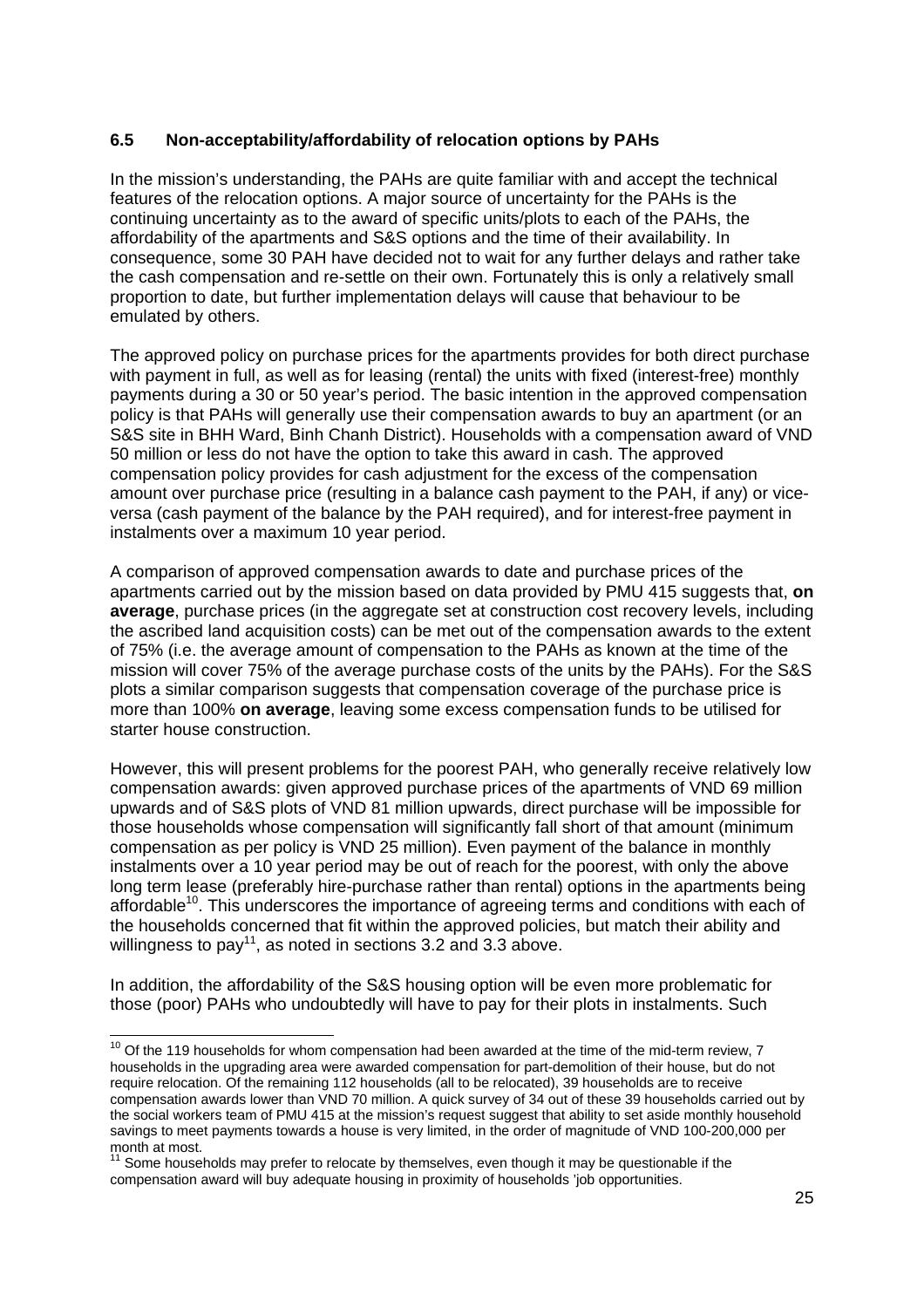<span id="page-26-0"></span>PAHs very likely will also require a construction loan to build at least a starter home, but the combined monthly costs of plot instalment charges and repayment of (and interest on) the construction loan may not be within reasonable affordability limits for these household.

# **6.6 inadequate loan financing arrangements for S&S components**

As noted in section 3.3 above, the TFF provides for a construction loans scheme to support the PAHs to be relocated in the S&S site in building a minimum "starter" house. The operational arrangements for such a scheme have not yet been developed. As the infrastructure construction contract progress will enable PAHs to start building on their plots by April 2004, institutional arrangements and loans terms and conditions need to be finalized by end-February 2004.

Given the complexities of the institutional arrangements required, the mission perceives that there is a risk that adequate arrangements will not be operational by the time the PAHs to be relocated will require these loans. This may adversely affect the willingness of PAHs to relocate to the S&S site and/or lead to makeshift, sub-standard temporary housing being constructed by the PAHs on their plot, as this may be the only option they can afford in the absence of adequate financing arrangements.

# **6.7 Operational delays in relocating Ward 11 PAHs to apartments and S&S scheme**

The above construction delays and financial constraints may cause problems in relocation of the PAHs to the apartments and S&S scheme. In addition, there may be other logistical and administrative reasons, why further delays could occur. On the community side, the social workers team has prepared the PAHs for the relocation changes quite extensively, and it is envisaged that that support, as well as legal support (i.a. to finalize land titles and residential permits) to the PAHs will continue. The mission, however, is concerned that to date no operational step-by-step relocation plans have been prepared yet by PMU in co-operation with the District 6 and District Binh Chanh authorities.

# **7 Project impact risks**

### **Limited or no internalization of lessons learnt from pilot projects**:

The Project is implementing a range of pilot projects with the intention that lessons learnt from these will be considered by the PC HCMC and applied in subsequent similar schemes as appropriate. Given recent policy pronouncements by the PC HCMC in relation to VUUP (see section 4.3 above), the mission had expressed concern to the PC HCMC that the lessons learnt from Project implementation will be utilised in urban policy and programme development in HCMC. The PC HCMC re-confirmed its intention of doing so, if the outcomes of the pilot projects will justify that.

However, this pre-supposes that the Project has made adequate arrangements to identify and document these lessons learnt. While the Project has the express intent and financial resources to do so, the mission does not feel that all base line data required for this have been identified and established, and will be subject to careful monitoring as implementation proceeds.

### **The following impacts will be pertinent to document:**

- the appropriateness of solid waste management arrangements (incl. STS) pioneered at District and Ward level;
- the appropriateness of poor community upgrading as pioneered in Ward 11, District 6 level of community participation in project decision making;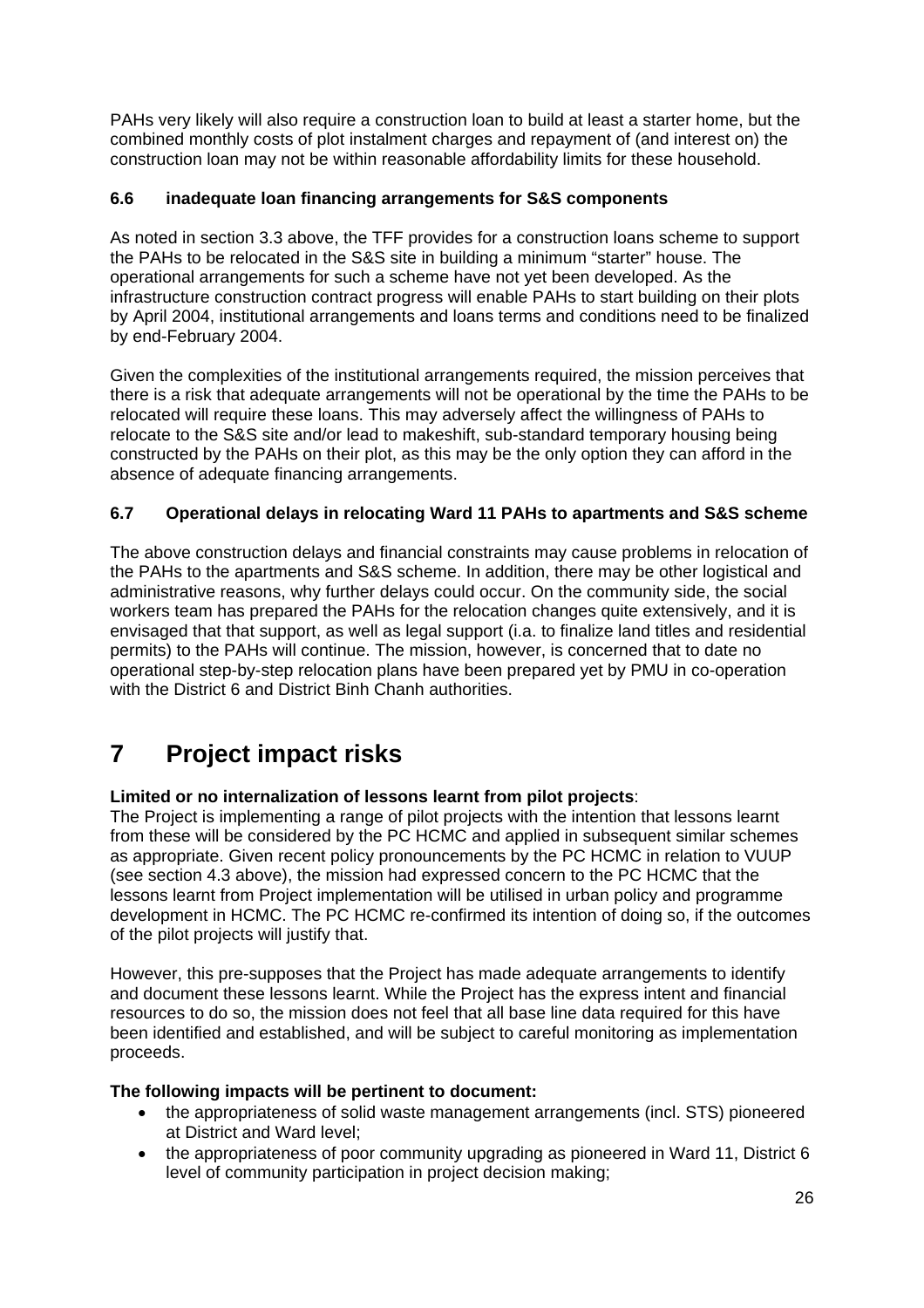- <span id="page-27-0"></span>• the appropriateness of planning and design standards of apartment and S&S relocation;
- the financial sustainability of poor households relocation to apartment and S&S as pioneered in the project;
- the rate and impact of attrition (self-relocation, and apartment/plot resale) among PAHs to be relocated: where they will go, and what housing conditions they will end up in;
- the suitability of lagoon WWTP approach in densifying urban areas such as Binh Chanh district;
- the appropriateness of credit support as pioneered.

# **8 Principal mission recommendations for further Project implementation**

# **8.1 Overall Project issues**

# **8.1.1 Project closing date, staffing and management**

Given the delays encountered and the revised implementation schedules (Annex D), the mission recommends that PMU 415 be extended to mid-2006 (with a gradually declining staff complement in keeping with the envisaged workload over time), with a contingency provision up to the end of that year, to ensure that all implementation will be successfully achieved.

It is further recommended that the BTC long-term staff input to be extended to end-March 2006 for the same purpose, with the chief technical advisor remaining until that time. The municipal engineer envisaged to be recruited for an assignment start in November 2003 will be required until end-March 2005. The mission recommends that BTC recruitment for this position will be undertaken urgently.

As physical implementation will be dominant, consistent MIS utilisation and tight contract management will be necessary to prevent further delays. The mission recommends that more consistent and comprehensive reporting and feedback procedures are adopted as suggested in section 3.6 above.

### **8.1.2 Budget requirements**

In view of the cost-overruns encountered and the required extension of long term BTC staff, the mission recommends that the total BTC budget will be increased by **EUR 256,000** (as indicated in the revised financial projections in Annex E, but further increases may be required, if the award of the WWTP lagoon tender comes in significantly above current estimates). These projections include a scaling back of some expenditures consistent with achieving the Project's objectives during the proposed extension of the remaining Project period. The alternative of meeting the additional financial requirements by further cutting back other foreseen expenditure items has been considered, but is not recommended by the mission, as the mission is satisfied that these expenditures will all be required.

The mission recommends that the HCMC part of the budget will be augmented by VND 69 billion, primarily to meet compensation cost overruns, and to extend the operation of PMU 415 as suggested above. Of the total amount needed for land compensation (including funds already budgeted for and those newly requested), VND 110 billion will be required to be disbursed by October/November 2003 to enable all construction to start as scheduled (an acceptable slightly slower disbursement on account of the land acquisition in BHH Ward, Binh Chanh District is suggested as a fall-back option in section 6.4 above).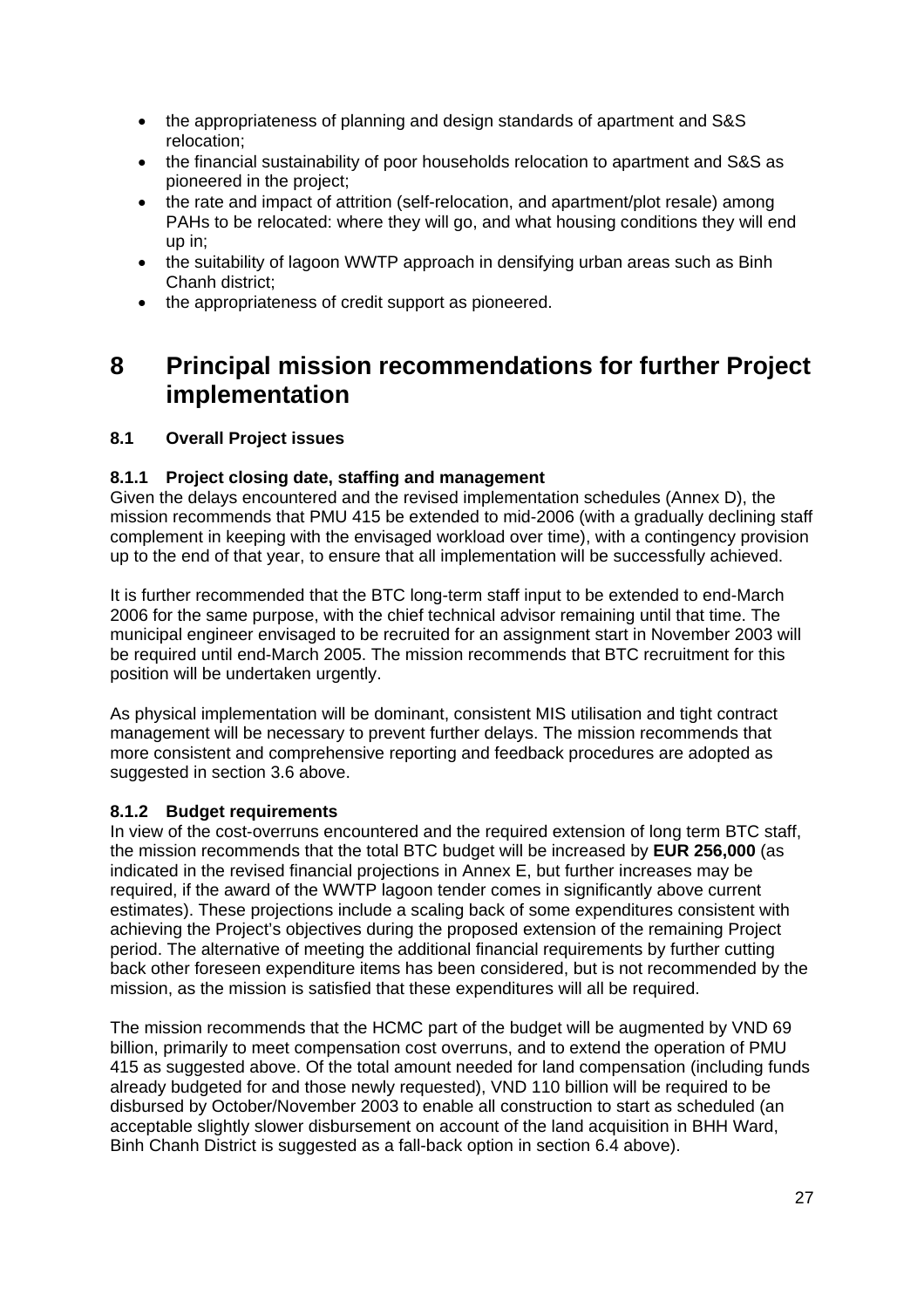# <span id="page-28-0"></span>**8.1.3 Impact studies**

The mission recommends that PMU 415 prepares and implements a comprehensive impact evaluation plan to minimize the risk that lessons learnt will not be internalised.

Many of the sensitive issues revolve around the appropriateness of the relocation options offered in the Project. It will therefore be extremely important to factually assess the behaviour of relocated PAHs through a carefully designed periodic household survey, including a tracer study of households relocating on their own and of those selling out after relocation. Given the fact that 30 PAHs have already self-relocated, the mission recommends that project social workers' resources are allocated to this immediately.

# **8.2 Recommendations by components**

### **8.2.1 Solid Waste Management in District 6**

The mission strongly recommends that the STS will be made operational by District 6 and PC HCMC immediately – at least at least not later than end September 2003

# **8.2.2 Ward 11, District 6 upgrading and relocation**

The mission recommends that the contract package tender for apartments and infrastructure will be awarded as soon as possible, so that construction can start before end-2003. The mission further recommends that Ward 11 compensation awards to be finalized timely for phased relocation and construction as currently envisaged (see section 3.2 above).

On present schedule the warranty period for the Ward 11 construction contract package will expire only in early 2007, i.e. beyond the currently proposed closing date of the project. It would be best if the hand-over of the assets created to the future owner (which will happen within the project period) would also comprise the right to claims against the contractor for failure, as well as the 5% retention fee, payable on expiry of the warranty period. The mission recommends that the legality of this option is verified on both the Belgian and the Vietnamese side (a similar issue will occur for the WWTP and the S&S contracts in the event of significant further delays for these packages).

# **8.2.3 BHH Ward, District Binh Chanh Lagoon WWTP and Sites and Services**

The mission suggests that the agreed waiver of approval by city departments of detailed designs for lagoon WWTP and S&S, as per TFF, will be urgently re-confirmed by PC HCMC to the relevant authorities (line departments), to facilitate smooth project implementation.

The mission recommends that the Binh Chanh District S&S and Lagoon WWTP sites land compensation awards to be finalized by October and November 2003 respectively. The mission further recommends that PC HCMC disburses the Binh Chanh lagoon WWTP and S&S site land compensation awards immediately thereafter.

The mission strongly recommends to PMU 415 to urgently prepare a proposal for the institutional and operational construction loan arrangements for S&S, which needs to be finalized by February 2004. To expedite this, the mission has made some operational suggestions to PMU 415 staff for the purpose, and facilitated meetings of the PMU 415 staff with possible intermediary organizations (see footnotes 3 and 4 above). The mission further recommends that a short-term BTC expert mission is fielded for this purpose in November 2003 to assist PMU 415 to prepare the proposal, based on the direction already initiated during the mission.

Extensive Lagoon WTTP testing is envisaged during 2005. The mission strongly supports PMU 415's intention to utilise external specialised services for this purpose. Three well planned short term inputs by an international expert of the order of 2½ months during the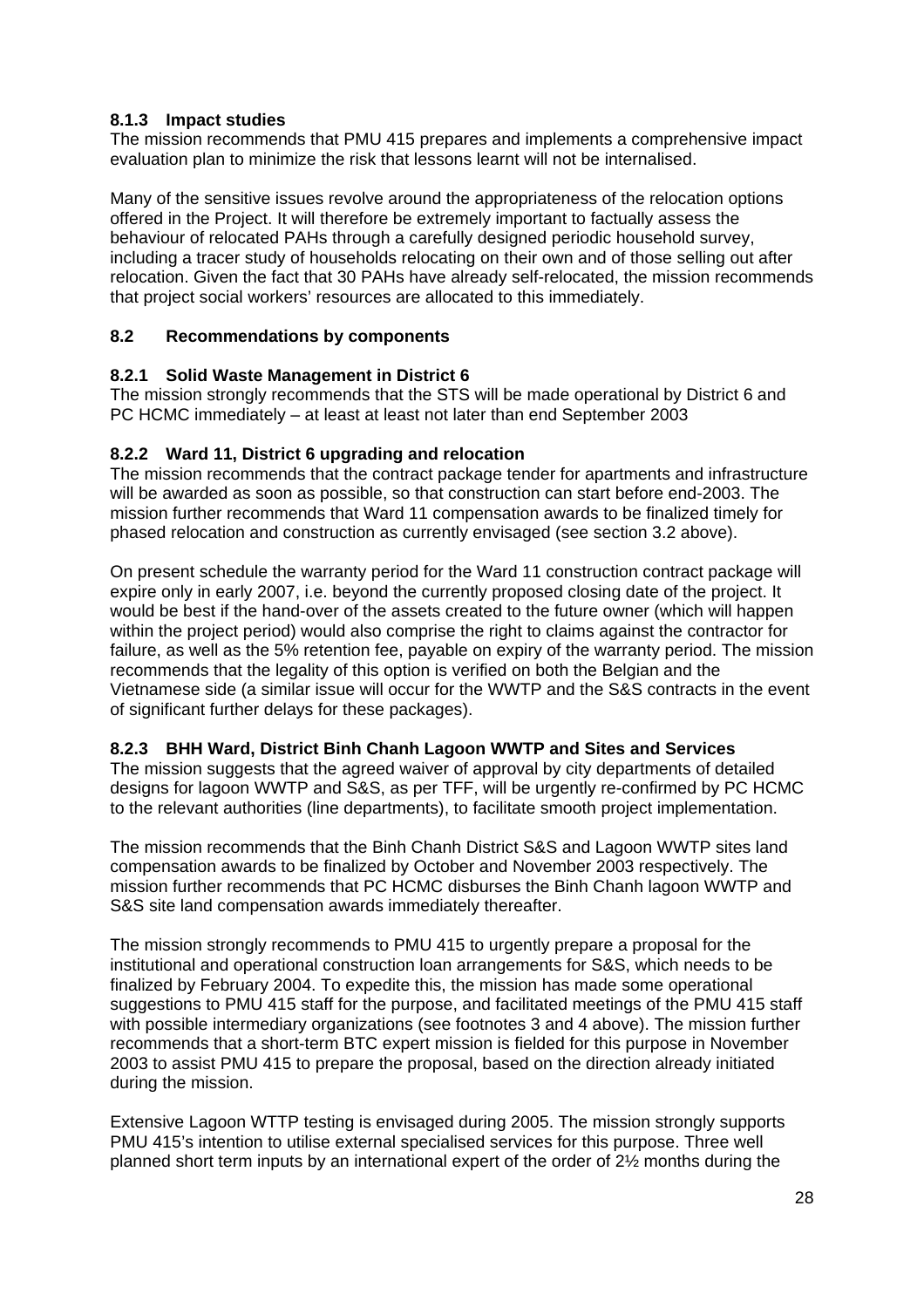year are suggested, i.a. to nurture and intensify the role of participating local institutions. It is further suggested to involve other donor agencies providing support to the urban sanitation sector in HCMC in this activity (through ODAP), creating a broader platform of international partners, which would potentially increase the relevance of the testing programme for sector policy development. The mission recommends that PMU 415 develops an initial outline for a testing programme by mid-2004, which could then be reviewed with national and international experts.